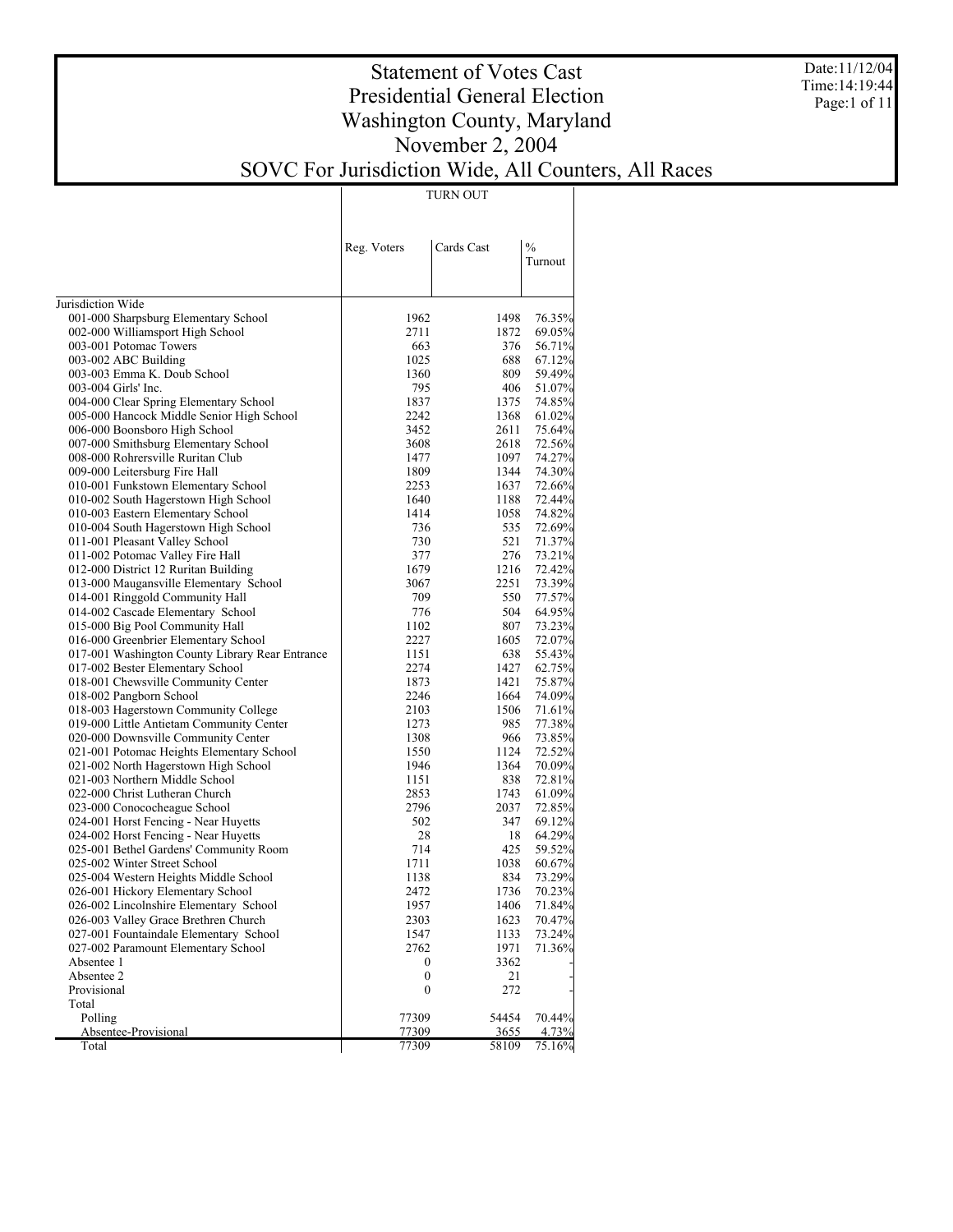Date:11/12/04 Time:14:19:44 Page:2 of 11

### Statement of Votes Cast Presidential General Election Washington County, Maryland November 2, 2004 SOVC For Jurisdiction Wide, All Counters, All Races

PRESIDENT - VICE PRES

|                                                                | Reg. Voters      | <b>Total Votes</b> | Bush-Cheney (REP) |                          | Kerry-Edwards (DEM) |                          |
|----------------------------------------------------------------|------------------|--------------------|-------------------|--------------------------|---------------------|--------------------------|
|                                                                |                  |                    |                   |                          |                     |                          |
| Jurisdiction Wide                                              |                  |                    |                   |                          |                     |                          |
| 001-000 Sharpsburg Elementary School                           | 1962             | 1495               |                   | 922 61.67%               | 551                 | 36.86%                   |
| 002-000 Williamsport High School                               | 2711             | 1860               | 1210              | 65.05%                   | 636                 | 34.19%                   |
| 003-001 Potomac Towers                                         | 663              | 370                |                   | 171 46.22%               |                     | 190 51.35%               |
| 003-002 ABC Building                                           | 1025             | 687                |                   | 391 56.91%               |                     | 287 41.78%               |
| 003-003 Emma K. Doub School                                    | 1360             | 804                |                   | 455 56.59%               |                     | 336 41.79%               |
| 003-004 Girls' Inc.                                            | 795              | 405                |                   | 234 57.78%               |                     | 169 41.73%               |
| 004-000 Clear Spring Elementary School                         | 1837             | 1372               |                   | 992 72.30%               |                     | 369 26.90%               |
| 005-000 Hancock Middle Senior High School                      | 2242             | 1362               |                   | 1026 75.33%              |                     | 319 23.42%               |
| 006-000 Boonsboro High School                                  | 3452             | 2599               |                   | 1682 64.72%              |                     | 888 34.17%               |
| 007-000 Smithsburg Elementary School                           | 3608             | 2610               |                   | 1849 70.84%              |                     | 742 28.43%               |
| 008-000 Rohrersville Ruritan Club                              | 1477             | 1094               | 667               | 60.97%                   |                     | 406 37.11%               |
| 009-000 Leitersburg Fire Hall                                  | 1809             | 1341               | 929               | 69.28%                   |                     | 402 29.98%               |
| 010-001 Funkstown Elementary School                            | 2253             | 1633               |                   | 1049 64.24%              |                     | 568 34.78%               |
| 010-002 South Hagerstown High School                           | 1640             | 1185               |                   | 746 62.95%               |                     | 430 36.29%               |
| 010-003 Eastern Elementary School                              | 1414             | 1055               |                   | 649 61.52%               |                     | 391 37.06%               |
| 010-004 South Hagerstown High School                           | 736              | 533                |                   | 348 65.29%               |                     | 179 33.58%               |
| 011-001 Pleasant Valley School                                 | 730              | 521                |                   | 274 52.59%               |                     | 231 44.34%               |
| 011-002 Potomac Valley Fire Hall                               | 377              | 276                |                   | 161 58.33%               |                     | 111 40.22%               |
| 012-000 District 12 Ruritan Building                           | 1679             | 1212               |                   | 810 66.83%               |                     | 385 31.77%               |
| 013-000 Maugansville Elementary School                         | 3067             | 2242               |                   | 1584 70.65%              |                     | 635 28.32%               |
| 014-001 Ringgold Community Hall                                | 709              | 547                |                   | 396 72.39%               |                     | 149 27.24%               |
| 014-002 Cascade Elementary School                              | 776              | 504                |                   | 322 63.89%               | 178                 | 35.32%                   |
| 015-000 Big Pool Community Hall                                | 1102             | 806                |                   | 633 78.54%               |                     | 167 20.72%               |
| 016-000 Greenbrier Elementary School                           | 2227             | 1603               |                   | 1140 71.12%              |                     | 446 27.82%               |
| 017-001 Washington County Library Rear Entrance                | 1151<br>2274     | 636                |                   | 336 52.83%               |                     | 293 46.07%               |
| 017-002 Bester Elementary School                               | 1873             | 1421<br>1419       |                   | 851 59.89%<br>994 70.05% |                     | 559 39.34%<br>416 29.32% |
| 018-001 Chewsville Community Center<br>018-002 Pangborn School | 2246             | 1658               |                   | 1034 62.36%              |                     | 610 36.79%               |
| 018-003 Hagerstown Community College                           | 2103             | 1505               |                   | 871 57.87%               |                     | 620 41.20%               |
| 019-000 Little Antietam Community Center                       | 1273             | 983                |                   | 632 64.29%               |                     | 341 34.69%               |
| 020-000 Downsville Community Center                            | 1308             | 963                |                   | 674 69.99%               |                     | 275 28.56%               |
| 021-001 Potomac Heights Elementary School                      | 1550             | 1120               |                   | 639 57.05%               | 469                 | 41.88%                   |
| 021-002 North Hagerstown High School                           | 1946             | 1362               |                   | 766 56.24%               |                     | 585 42.95%               |
| 021-003 Northern Middle School                                 | 1151             | 837                |                   | 489 58.42%               | 343                 | 40.98%                   |
| 022-000 Christ Lutheran Church                                 | 2853             | 1733               |                   | 912 52.63%               |                     | 797 45.99%               |
| 023-000 Conococheague School                                   | 2796             | 2026               |                   | 1519 74.98%              |                     | 491 24.23%               |
| 024-001 Horst Fencing - Near Huyetts                           | 502              | 346                |                   | 222 64.16%               |                     | 116 33.53%               |
| 024-002 Horst Fencing - Near Huyetts                           | 28               | 18                 | 12                | 66.67%                   | 6                   | 33.33%                   |
| 025-001 Bethel Gardens' Community Room                         | 714              | 421                |                   | 108 25.65%               | 309                 | 73.40%                   |
| 025-002 Winter Street School                                   | 1711             | 1033               |                   | 562 54.40%               |                     | 464 44.92%               |
| 025-004 Western Heights Middle School                          | 1138             | 828                |                   | 491 59.30%               |                     | 325 39.25%               |
| 026-001 Hickory Elementary School                              | 2472             | 1728               |                   | 1066 61.69%              |                     | 648 37.50%               |
| 026-002 Lincolnshire Elementary School                         | 1957             | 1403               |                   | 825 58.80%               |                     | 563 40.13%               |
| 026-003 Valley Grace Brethren Church                           | 2303             | 1617               |                   | 1112 68.77%              |                     | 496 30.67%               |
| 027-001 Fountaindale Elementary School                         | 1547             | 1123               |                   | 730 65.00%               |                     | 382 34.02%               |
| 027-002 Paramount Elementary School                            | 2762             | 1967               |                   | 1304 66.29%              |                     | 646 32.84%               |
| Absentee 1                                                     | 0                | 3350               |                   | 1954 58.33%              |                     | 1353 40.39%              |
| Absentee 2                                                     | $\boldsymbol{0}$ | 21                 |                   | 12 57.14%                |                     | 7 33.33%                 |
| Provisional                                                    | $\boldsymbol{0}$ | 270                |                   | 162 60.00%               | 108                 | 40.00%                   |
| Total                                                          |                  |                    |                   |                          |                     |                          |
| Polling                                                        | 77309            | 54263              |                   | 34789 64.11%             | 18919               | 34.87%                   |
| Absentee-Provisional                                           | 231927           | 3641               | 2128              | 58.45%                   | 1468                | 40.32%                   |
| Total                                                          | 77309            | 57904              | 36917             | 63.76%                   | 20387               | 35.21%                   |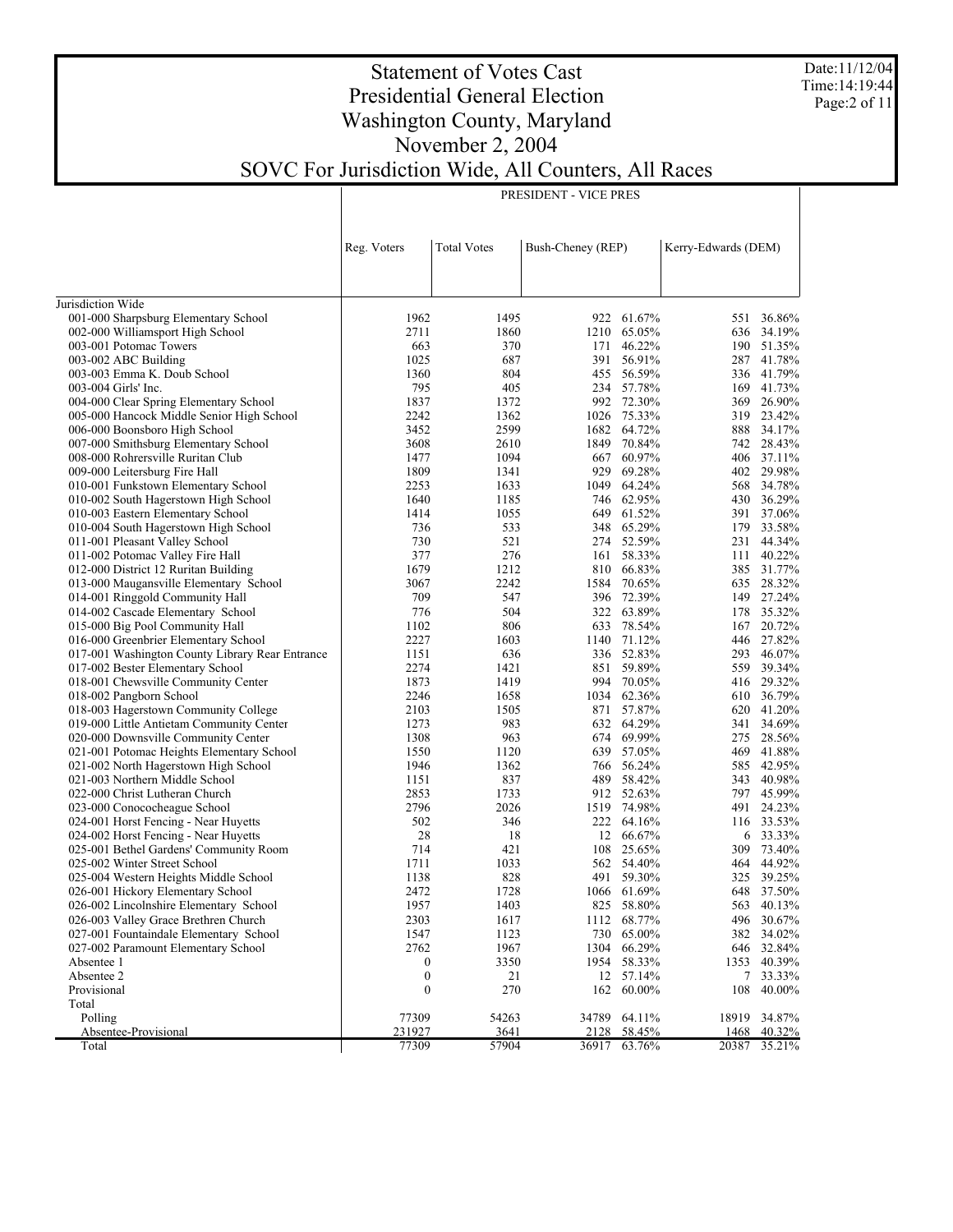Date:11/12/04 Time:14:19:44 Page:3 of 11

### Statement of Votes Cast Presidential General Election Washington County, Maryland November 2, 2004 SOVC For Jurisdiction Wide, All Counters, All Races

| PRESIDENT - VICE PRES |  |
|-----------------------|--|

|                                                 | Cobb-LaMarche<br>(GRN) |                | Badnarik-Campagna<br>(LIB) |          |                  |                | Peroutka-Baldwin<br>(CON) |          |  |  | Nader-Camejo (POP) |  |
|-------------------------------------------------|------------------------|----------------|----------------------------|----------|------------------|----------------|---------------------------|----------|--|--|--------------------|--|
| Jurisdiction Wide                               |                        |                |                            |          |                  |                |                           |          |  |  |                    |  |
| 001-000 Sharpsburg Elementary School            | $\boldsymbol{0}$       | $0.00\%$       | 5                          | 0.33%    | 3                | 0.20%          | 10                        | 0.67%    |  |  |                    |  |
| 002-000 Williamsport High School                | 1                      | 0.05%          | 1                          | 0.05%    | $\overline{c}$   | 0.11%          | 10                        | 0.54%    |  |  |                    |  |
| 003-001 Potomac Towers                          | 3                      | 0.81%          | 1                          | 0.27%    | 1                | 0.27%          | $\overline{4}$            | 1.08%    |  |  |                    |  |
| 003-002 ABC Building                            | $\mathbf{1}$           | 0.15%          | $\mathbf{1}$               | 0.15%    | $\mathbf{1}$     | 0.15%          | 5                         | 0.73%    |  |  |                    |  |
| 003-003 Emma K. Doub School                     | 3                      | 0.37%          | 3                          | 0.37%    | 4                | 0.50%          | $\overline{2}$            | 0.25%    |  |  |                    |  |
| 003-004 Girls' Inc.                             | 1                      | 0.25%          | $\boldsymbol{0}$           | $0.00\%$ | $\boldsymbol{0}$ | $0.00\%$       | $\mathbf{1}$              | 0.25%    |  |  |                    |  |
| 004-000 Clear Spring Elementary School          | $\mathbf{1}$           | 0.07%          | $\mathbf{1}$               | 0.07%    | $\mathbf{1}$     | 0.07%          | $\tau$                    | 0.51%    |  |  |                    |  |
| 005-000 Hancock Middle Senior High School       | $\mathbf{1}$           | 0.07%          | 9                          | 0.66%    | 3                | 0.22%          | 3                         | 0.22%    |  |  |                    |  |
| 006-000 Boonsboro High School                   | $\overline{2}$         | 0.08%          | 6                          | 0.23%    | $\overline{4}$   | 0.15%          | 16                        | 0.62%    |  |  |                    |  |
| 007-000 Smithsburg Elementary School            | $\mathbf{2}$           | $0.08\%$       | 3                          | 0.11%    | 6                | 0.23%          | 7                         | 0.27%    |  |  |                    |  |
| 008-000 Rohrersville Ruritan Club               | $\overline{c}$         | 0.18%          | $\tau$                     | 0.64%    | 3                | 0.27%          | 9                         | 0.82%    |  |  |                    |  |
| 009-000 Leitersburg Fire Hall                   | $\boldsymbol{0}$       | $0.00\%$       | 3                          | 0.22%    | $\boldsymbol{0}$ | $0.00\%$       | $\tau$                    | 0.52%    |  |  |                    |  |
| 010-001 Funkstown Elementary School             | $\overline{c}$         | 0.12%          | 1                          | 0.06%    | 5                | 0.31%          | 8                         | 0.49%    |  |  |                    |  |
| 010-002 South Hagerstown High School            | $\mathbf{1}$           | 0.08%          | 3                          | 0.25%    | $\boldsymbol{0}$ | $0.00\%$       | 4                         | 0.34%    |  |  |                    |  |
| 010-003 Eastern Elementary School               | $\boldsymbol{0}$       | $0.00\%$       | 5                          | 0.47%    | $\overline{2}$   | 0.19%          | 6                         | 0.57%    |  |  |                    |  |
| 010-004 South Hagerstown High School            | $\boldsymbol{0}$       | $0.00\%$       | $\boldsymbol{0}$           | $0.00\%$ | $\mathbf{1}$     | 0.19%          | 5                         | 0.94%    |  |  |                    |  |
| 011-001 Pleasant Valley School                  | $\mathbf{1}$           | 0.19%          | 3                          | 0.58%    | $\overline{c}$   | 0.38%          | 10                        | 1.92%    |  |  |                    |  |
| 011-002 Potomac Valley Fire Hall                | $\boldsymbol{0}$       | $0.00\%$       | $\mathbf{1}$               | 0.36%    | $\boldsymbol{0}$ | $0.00\%$       | $\overline{2}$            | 0.72%    |  |  |                    |  |
| 012-000 District 12 Ruritan Building            | 5                      | 0.41%          | 7                          | 0.58%    | $\mathbf{1}$     | 0.08%          | $\mathfrak{Z}$            | 0.25%    |  |  |                    |  |
| 013-000 Maugansville Elementary School          | 4                      | 0.18%          | 3                          | 0.13%    | 5                | 0.22%          | 10                        | 0.45%    |  |  |                    |  |
| 014-001 Ringgold Community Hall                 | $\boldsymbol{0}$       | $0.00\%$       | 1                          | 0.18%    | 1                | 0.18%          | $\boldsymbol{0}$          | $0.00\%$ |  |  |                    |  |
| 014-002 Cascade Elementary School               | $\mathbf{1}$           | 0.20%          | $\boldsymbol{0}$           | $0.00\%$ | $\boldsymbol{0}$ | $0.00\%$       | 3                         | 0.60%    |  |  |                    |  |
| 015-000 Big Pool Community Hall                 | $\boldsymbol{0}$       | $0.00\%$       | $\mathbf{1}$               | 0.12%    | $\mathbf{1}$     | 0.12%          | $\overline{4}$            | 0.50%    |  |  |                    |  |
| 016-000 Greenbrier Elementary School            | 3                      | 0.19%          | $\overline{4}$             | 0.25%    | 3                | 0.19%          | 6                         | 0.37%    |  |  |                    |  |
| 017-001 Washington County Library Rear Entrance | $\mathfrak{2}$         | 0.31%          | $\boldsymbol{0}$           | $0.00\%$ | $\overline{c}$   | 0.31%          | $\overline{c}$            | 0.31%    |  |  |                    |  |
| 017-002 Bester Elementary School                | $\mathbf{1}$           | 0.07%          | 3                          | 0.21%    | $\mathfrak{2}$   | 0.14%          | 5                         | 0.35%    |  |  |                    |  |
| 018-001 Chewsville Community Center             | $\mathbf{0}$           | $0.00\%$       | $\overline{c}$             | 0.14%    | $\overline{2}$   | 0.14%          | 5                         | 0.35%    |  |  |                    |  |
| 018-002 Pangborn School                         | $\mathfrak{2}$         | 0.12%          | $\overline{4}$             | 0.24%    | $\mathbf{1}$     | 0.06%          | 6                         | 0.36%    |  |  |                    |  |
| 018-003 Hagerstown Community College            | $\mathfrak{2}$         | 0.13%          | 5                          | 0.33%    | $\mathbf{1}$     | 0.07%          | 5                         | 0.33%    |  |  |                    |  |
| 019-000 Little Antietam Community Center        | $\mathfrak{2}$         | 0.20%          | 6                          | 0.61%    | $\boldsymbol{0}$ | $0.00\%$       | $\overline{2}$            | 0.20%    |  |  |                    |  |
| 020-000 Downsville Community Center             | $\mathfrak{2}$         | 0.21%          | 1                          | 0.10%    | $\mathbf{1}$     | 0.10%          | 10                        | 1.04%    |  |  |                    |  |
| 021-001 Potomac Heights Elementary School       | $\mathbf{1}$           | 0.09%          | 6                          | 0.54%    | $\mathbf{1}$     | 0.09%          | 3                         | 0.27%    |  |  |                    |  |
| 021-002 North Hagerstown High School            | 3                      | 0.22%          | $\mathbf{1}$               | 0.07%    | $\overline{c}$   | 0.15%          | 3                         | 0.22%    |  |  |                    |  |
| 021-003 Northern Middle School                  | $\overline{c}$         | 0.24%          | $\mathbf{1}$               | 0.12%    | $\boldsymbol{0}$ | $0.00\%$       | $\overline{c}$            | 0.24%    |  |  |                    |  |
| 022-000 Christ Lutheran Church                  | 7                      | 0.40%          | $\overline{4}$             | 0.23%    | $\overline{2}$   | 0.12%          | 9                         | 0.52%    |  |  |                    |  |
| 023-000 Conococheague School                    | $\mathbf{1}$           | 0.05%          | 6                          | 0.30%    | 4                | 0.20%          | 4                         | 0.20%    |  |  |                    |  |
| 024-001 Horst Fencing - Near Huyetts            | 3                      | 0.87%          | $\boldsymbol{0}$           | $0.00\%$ | 1                | 0.29%          | 4                         | 1.16%    |  |  |                    |  |
| 024-002 Horst Fencing - Near Huyetts            | $\boldsymbol{0}$       | $0.00\%$       | $\mathbf{0}$               | $0.00\%$ | $\boldsymbol{0}$ | $0.00\%$       | $\mathbf{0}$              | $0.00\%$ |  |  |                    |  |
| 025-001 Bethel Gardens' Community Room          | $\overline{2}$         | 0.48%          | $\boldsymbol{0}$           | $0.00\%$ | $\boldsymbol{0}$ | $0.00\%$       | 1                         | 0.24%    |  |  |                    |  |
| 025-002 Winter Street School                    | $\mathbf{2}$           | 0.19%          | $\boldsymbol{0}$           | $0.00\%$ | 1                | 0.10%          | $\mathbf{1}$              | 0.10%    |  |  |                    |  |
| 025-004 Western Heights Middle School           | $\boldsymbol{0}$       | $0.00\%$       | $\mathbf{1}$               | 0.12%    | $\mathbf{1}$     | 0.12%          | 9                         | 1.09%    |  |  |                    |  |
| 026-001 Hickory Elementary School               | $\mathfrak{2}$         | 0.12%          | $\mathbf{1}$               | 0.06%    | 2                | 0.12%          | $\tau$                    | 0.41%    |  |  |                    |  |
| 026-002 Lincolnshire Elementary School          | $\overline{2}$         | 0.14%          | $\mathfrak{2}$             | 0.14%    | $\mathbf{0}$     | $0.00\%$       | 11                        | 0.78%    |  |  |                    |  |
| 026-003 Valley Grace Brethren Church            | $\overline{c}$         | 0.12%          | $\mathbf{0}$               | $0.00\%$ | $\overline{2}$   | 0.12%          | 5 <sup>5</sup>            | 0.31%    |  |  |                    |  |
| 027-001 Fountaindale Elementary School          | $\boldsymbol{0}$       | $0.00\%$       | 3                          | 0.27%    | 1                | 0.09%          | 4                         | 0.36%    |  |  |                    |  |
| 027-002 Paramount Elementary School             | $\boldsymbol{0}$       | $0.00\%$       | $\overline{2}$             | 0.10%    | $\overline{2}$   | 0.10%          | 12                        | 0.61%    |  |  |                    |  |
| Absentee 1                                      | $\overline{2}$         | 0.06%<br>4.76% | 9                          | 0.27%    | 11               | 0.33%          | 15                        | 0.45%    |  |  |                    |  |
| Absentee 2                                      | 1                      |                | $\boldsymbol{0}$           | $0.00\%$ | $\boldsymbol{0}$ | $0.00\%$       | $\boldsymbol{0}$          | 0.00%    |  |  |                    |  |
| Provisional                                     | $\mathbf{0}$           | $0.00\%$       | $\theta$                   | $0.00\%$ | $\theta$         | $0.00\%$       | $\theta$                  | $0.00\%$ |  |  |                    |  |
| Total                                           |                        | 0.13%          |                            | 0.22%    |                  |                |                           | 0.46%    |  |  |                    |  |
| Polling<br>Absentee-Provisional                 | 72<br>3                | 0.08%          | 117<br>9                   | 0.25%    | 77<br>11         | 0.14%<br>0.30% | 252<br>15                 | 0.41%    |  |  |                    |  |
| Total                                           | 75                     | 0.13%          | 126                        | 0.22%    | 88               | 0.15%          | 267                       | 0.46%    |  |  |                    |  |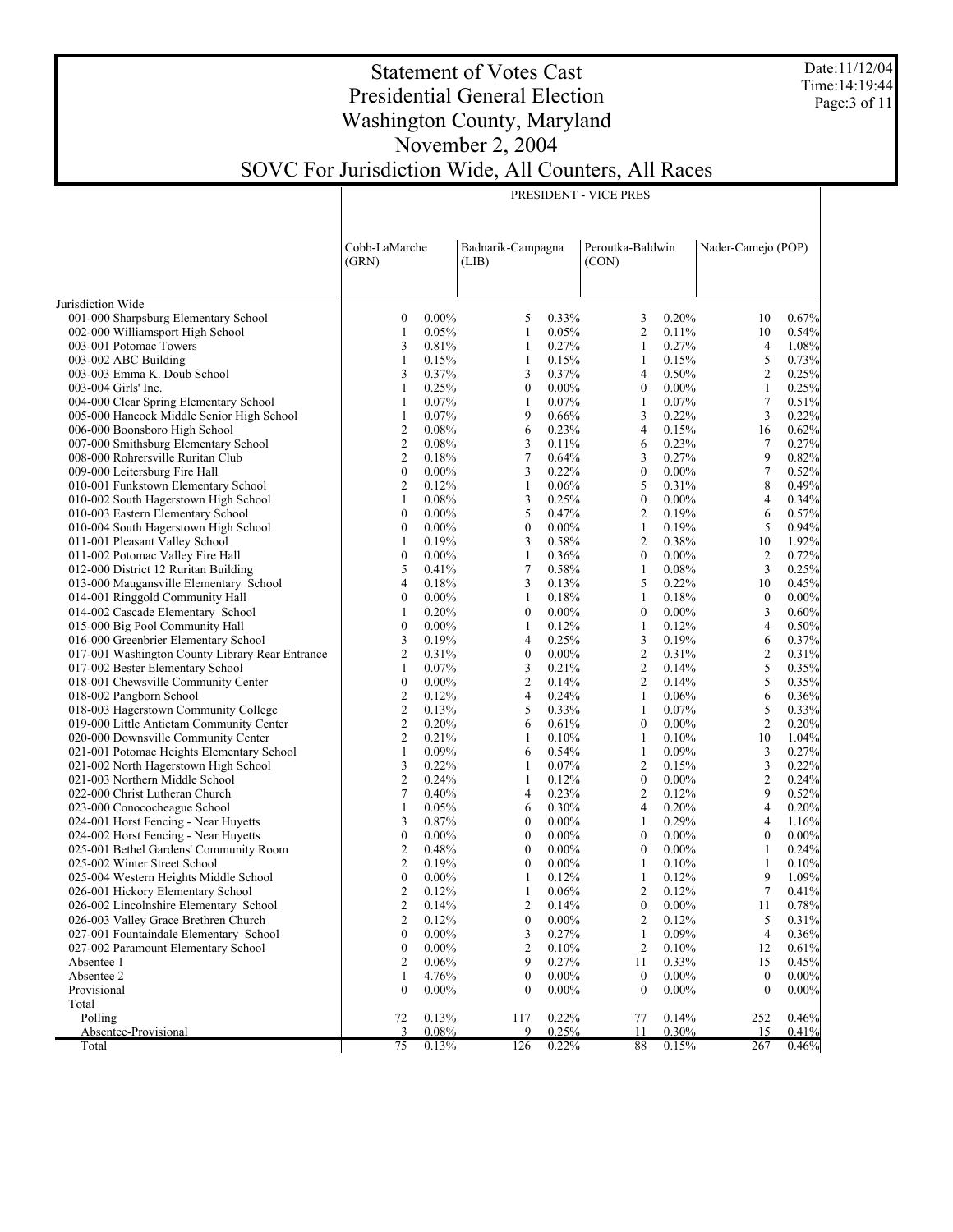Date:11/12/04 Time:14:19:44 Page:4 of 11

# Statement of Votes Cast Presidential General Election Washington County, Maryland November 2, 2004 SOVC For Jurisdiction Wide, All Counters, All Races

U.S. SENATOR

|                                                 | Reg. Voters      | <b>Total Votes</b> | Pipkin, E. J. (REP) |                      | Mikulski, Barbara A. |                          |
|-------------------------------------------------|------------------|--------------------|---------------------|----------------------|----------------------|--------------------------|
|                                                 |                  |                    |                     |                      | (DEM)                |                          |
|                                                 |                  |                    |                     |                      |                      |                          |
| Jurisdiction Wide                               |                  |                    |                     |                      |                      |                          |
| 001-000 Sharpsburg Elementary School            | 1962             | 1444               |                     | 743 51.45%           | 683                  | 47.30%                   |
| 002-000 Williamsport High School                | 2711             | 1803               |                     | 913 50.64%           | 866                  | 48.03%                   |
| 003-001 Potomac Towers                          | 663              | 356                |                     | 113 31.74%           | 233                  | 65.45%                   |
| 003-002 ABC Building                            | 1025             | 671                |                     | 289 43.07%           | 365                  | 54.40%                   |
| 003-003 Emma K. Doub School                     | 1360             | 779                |                     | 338 43.39%           |                      | 432 55.46%               |
| 003-004 Girls' Inc.                             | 795              | 393                |                     | 183 46.56%           | 199                  | 50.64%                   |
| 004-000 Clear Spring Elementary School          | 1837             | 1332               |                     | 828 62.16%           |                      | 494 37.09%               |
| 005-000 Hancock Middle Senior High School       | 2242             | 1301               |                     | 812 62.41%           |                      | 472 36.28%               |
| 006-000 Boonsboro High School                   | 3452             | 2550               |                     | 1366 53.57%          |                      | 1154 45.25%              |
| 007-000 Smithsburg Elementary School            | 3608             | 2538               | 1453                | 57.25%               |                      | 1070 42.16%              |
| 008-000 Rohrersville Ruritan Club               | 1477             | 1073               |                     | 565 52.66%           |                      | 491 45.76%               |
| 009-000 Leitersburg Fire Hall                   | 1809             | 1310               |                     | 746 56.95%           |                      | 551 42.06%               |
| 010-001 Funkstown Elementary School             | 2253             | 1595               |                     | 812 50.91%           |                      | 765 47.96%               |
| 010-002 South Hagerstown High School            | 1640             | 1154               |                     | 593 51.39%           |                      | 551 47.75%               |
| 010-003 Eastern Elementary School               | 1414             | 1029               |                     | 487 47.33%           | 527                  | 51.21%                   |
| 010-004 South Hagerstown High School            | 736              | 517                |                     | 252 48.74%           |                      | 261 50.48%               |
| 011-001 Pleasant Valley School                  | 730              | 509                |                     | 247 48.53%           |                      | 244 47.94%               |
| 011-002 Potomac Valley Fire Hall                | 377              | 273                |                     | 133 48.72%           |                      | 134 49.08%               |
| 012-000 District 12 Ruritan Building            | 1679             | 1180               |                     | 645 54.66%           |                      | 518 43.90%               |
| 013-000 Maugansville Elementary School          | 3067             | 2176               |                     | 1256 57.72%          |                      | 892 40.99%               |
| 014-001 Ringgold Community Hall                 | 709              | 539                |                     | 329 61.04%           |                      | 204 37.85%               |
| 014-002 Cascade Elementary School               | 776              | 492                |                     | 250 50.81%           |                      | 231 46.95%               |
| 015-000 Big Pool Community Hall                 | 1102             | 780                |                     | 531 68.08%           | 243                  | 31.15%                   |
| 016-000 Greenbrier Elementary School            | 2227             | 1573               |                     | 943 59.95%           |                      | 614 39.03%               |
| 017-001 Washington County Library Rear Entrance | 1151             | 613                |                     | 265 43.23%           |                      | 332 54.16%               |
| 017-002 Bester Elementary School                | 2274             | 1387               |                     | 671 48.38%           | 697                  | 50.25%                   |
| 018-001 Chewsville Community Center             | 1873             | 1387               |                     | 797 57.46%           | 569                  | 41.02%                   |
| 018-002 Pangborn School                         | 2246             | 1626               |                     | 771 47.42%           |                      | 836 51.41%               |
| 018-003 Hagerstown Community College            | 2103             | 1469               |                     | 724 49.29%           |                      | 726 49.42%               |
| 019-000 Little Antietam Community Center        | 1273             | 968                |                     | 531 54.86%           | 428                  | 44.21%                   |
| 020-000 Downsville Community Center             | 1308             | 949                |                     | 530 55.85%           |                      | 407 42.89%               |
| 021-001 Potomac Heights Elementary School       | 1550             | 1096               |                     | 500 45.62%           | 578                  | 52.74%                   |
| 021-002 North Hagerstown High School            | 1946             | 1315               |                     | 594 45.17%           |                      | 708 53.84%               |
| 021-003 Northern Middle School                  | 1151             | 810                |                     | 390 48.15%           | 411                  | 50.74%                   |
| 022-000 Christ Lutheran Church                  | 2853             | 1684               |                     | 674 40.02%           | 979                  | 58.14%                   |
| 023-000 Conococheague School                    | 2796             | 1982               | 1270                | 64.08%               | 690                  | 34.81%                   |
| 024-001 Horst Fencing - Near Huyetts            | 502              | 338                |                     | 177 52.37%           |                      | 160 47.34%               |
| 024-002 Horst Fencing - Near Huyetts            | 28               | 18                 | 10                  | 55.56%               | 8                    | 44.44%                   |
| 025-001 Bethel Gardens' Community Room          | 714              | 402                |                     | 72 17.91%            | 321                  | 79.85%                   |
|                                                 | 1711             |                    |                     |                      |                      |                          |
| 025-002 Winter Street School                    |                  | 1007               | 408                 | 40.52%<br>377 47.13% |                      | 581 57.70%<br>408 51.00% |
| 025-004 Western Heights Middle School           | 1138             | 800                |                     |                      |                      |                          |
| 026-001 Hickory Elementary School               | 2472             | 1680               |                     | 829 49.35%           | 828                  | 49.29%<br>739 53.98%     |
| 026-002 Lincolnshire Elementary School          | 1957             | 1369               |                     | 613 44.78%           |                      |                          |
| 026-003 Valley Grace Brethren Church            | 2303             | 1584               |                     | 839 52.97%           |                      | 731 46.15%               |
| 027-001 Fountaindale Elementary School          | 1547             | 1103               |                     | 608 55.12%           |                      | 481 43.61%               |
| 027-002 Paramount Elementary School             | 2762             | 1894               | 1022                | 53.96%               |                      | 844 44.56%               |
| Absentee 1                                      | 0                | 3269               |                     | 1560 47.72%          |                      | 1633 49.95%              |
| Absentee 2                                      | 0                | 12                 |                     | 4 33.33%             | 7                    | 58.33%                   |
| Provisional                                     | $\boldsymbol{0}$ | 262                |                     | 118 45.04%           |                      | 135 51.53%               |
| Total                                           |                  |                    |                     |                      |                      |                          |
| Polling                                         | 77309            | 52848              | 27499               | 52.03%               | 24656                | 46.65%                   |
| Absentee-Provisional                            | 231927           | 3543               | 1682                | 47.47%               | 1775                 | 50.10%                   |
| Total                                           | 77309            | 56391              | 29181               | 51.75%               | 26431                | 46.87%                   |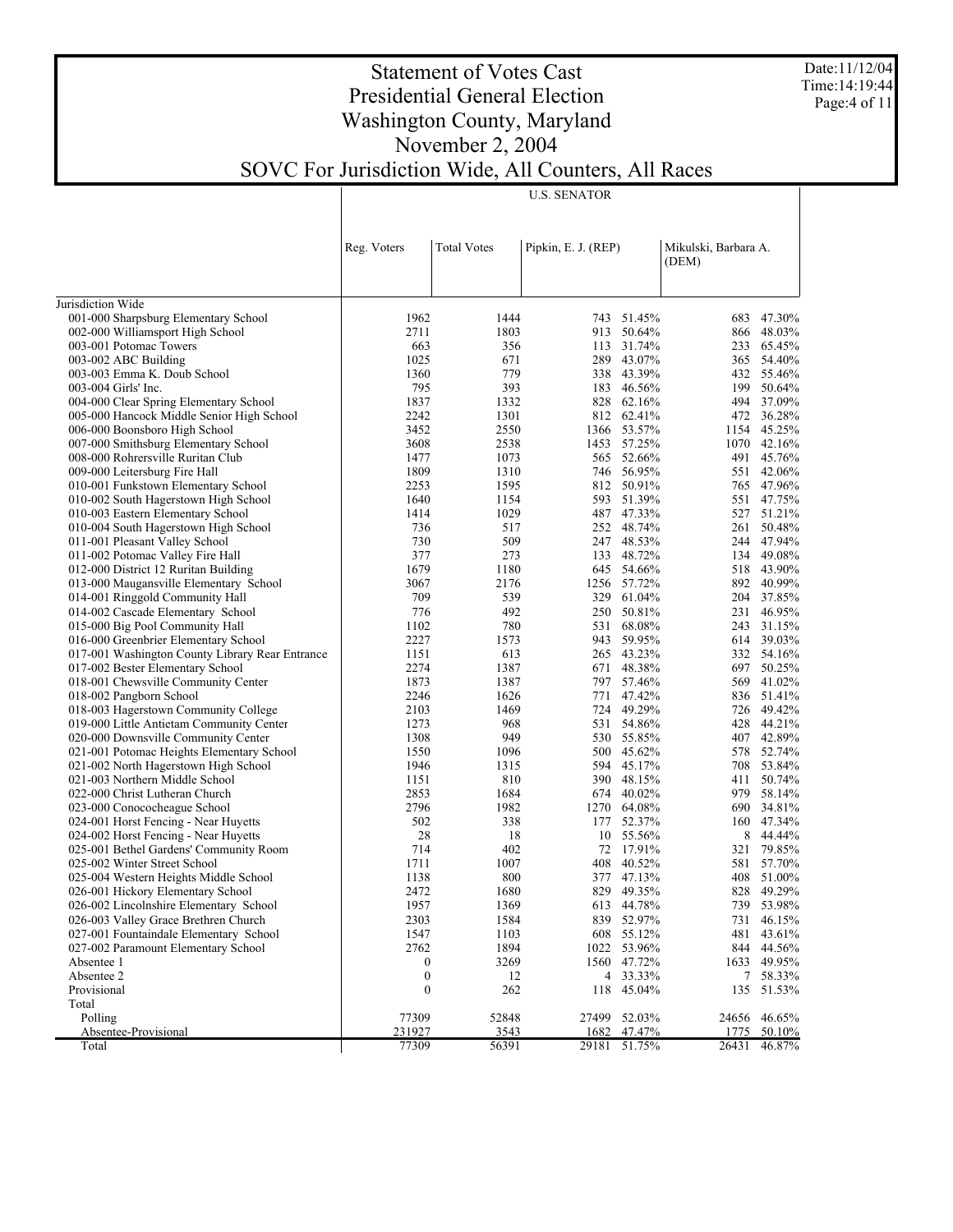Date:11/12/04 Time:14:19:45 Page:5 of 11

### Statement of Votes Cast Presidential General Election Washington County, Maryland November 2, 2004 SOVC For Jurisdiction Wide, All Counters, All Races

U.S. SENATOR

|                                                               | Allwine, Maria (GRN) |                | Trump, Thomas<br>(CON) |                |
|---------------------------------------------------------------|----------------------|----------------|------------------------|----------------|
|                                                               |                      |                |                        |                |
| Jurisdiction Wide                                             |                      |                |                        |                |
| 001-000 Sharpsburg Elementary School                          | 8                    | 0.55%          | 10                     | 0.69%<br>0.67% |
| 002-000 Williamsport High School                              | 11                   | 0.61%          | 12                     | 0.84%          |
| 003-001 Potomac Towers                                        | $\tau$<br>12         | 1.97%          | 3                      | 0.45%          |
| 003-002 ABC Building                                          | 3                    | 1.79%          | 3<br>6                 | 0.77%          |
| 003-003 Emma K. Doub School                                   | 7                    | 0.39%          | 4                      | 1.02%          |
| 003-004 Girls' Inc.<br>004-000 Clear Spring Elementary School | 5                    | 1.78%          | 5                      | 0.38%          |
| 005-000 Hancock Middle Senior High School                     | $\overline{4}$       | 0.38%<br>0.31% | 12                     | 0.92%          |
| 006-000 Boonsboro High School                                 | 19                   | 0.75%          | 11                     | 0.43%          |
| 007-000 Smithsburg Elementary School                          | 8                    | 0.32%          | 6                      | 0.24%          |
| 008-000 Rohrersville Ruritan Club                             | 11                   | 1.03%          | 6                      | 0.56%          |
| 009-000 Leitersburg Fire Hall                                 | 11                   | 0.84%          | 1                      | 0.08%          |
| 010-001 Funkstown Elementary School                           | 10                   | 0.63%          | 6                      | 0.38%          |
| 010-002 South Hagerstown High School                          | 6                    | 0.52%          | 4                      | 0.35%          |
| 010-003 Eastern Elementary School                             | 9                    | 0.87%          | $\overline{4}$         | 0.39%          |
| 010-004 South Hagerstown High School                          | $\overline{2}$       | 0.39%          | 2                      | 0.39%          |
| 011-001 Pleasant Valley School                                | 13                   | 2.55%          | $\overline{4}$         | 0.79%          |
| 011-002 Potomac Valley Fire Hall                              | 5                    | 1.83%          | 1                      | 0.37%          |
| 012-000 District 12 Ruritan Building                          | 12                   | 1.02%          | $\overline{4}$         | 0.34%          |
| 013-000 Maugansville Elementary School                        | 14                   | 0.64%          | 12                     | 0.55%          |
| 014-001 Ringgold Community Hall                               | 6                    | 1.11%          | $\boldsymbol{0}$       | $0.00\%$       |
| 014-002 Cascade Elementary School                             | 7                    | 1.42%          | $\overline{4}$         | 0.81%          |
| 015-000 Big Pool Community Hall                               | $\overline{4}$       | 0.51%          | 2                      | 0.26%          |
| 016-000 Greenbrier Elementary School                          | 11                   | 0.70%          | $\overline{4}$         | 0.25%          |
| 017-001 Washington County Library Rear Entrance               | $\tau$               | 1.14%          | $\tau$                 | 1.14%          |
| 017-002 Bester Elementary School                              | 13                   | 0.94%          | 5                      | 0.36%          |
| 018-001 Chewsville Community Center                           | 12                   | 0.87%          | 9                      | 0.65%          |
| 018-002 Pangborn School                                       | 13                   | 0.80%          | $\overline{4}$         | 0.25%          |
| 018-003 Hagerstown Community College                          | 17                   | 1.16%          | $\mathbf{1}$           | 0.07%          |
| 019-000 Little Antietam Community Center                      | $\overline{4}$       | 0.41%          | $\overline{4}$         | 0.41%          |
| 020-000 Downsville Community Center                           | 9                    | 0.95%          | 3                      | 0.32%          |
| 021-001 Potomac Heights Elementary School                     | 11                   | 1.00%          | 6                      | 0.55%          |
| 021-002 North Hagerstown High School                          | 12                   | 0.91%          | $\mathbf{1}$           | $0.08\%$       |
| 021-003 Northern Middle School                                | 8                    | $0.99\%$       | $\mathbf{1}$           | 0.12%          |
| 022-000 Christ Lutheran Church                                | 29                   | 1.72%          | 2                      | 0.12%          |
| 023-000 Conococheague School                                  | 12                   | 0.61%          | 10                     | 0.50%          |
| 024-001 Horst Fencing - Near Huyetts                          | 1                    | 0.30%          | $\mathbf{0}$           | $0.00\%$       |
| 024-002 Horst Fencing - Near Huyetts                          | $\mathbf{0}$         | $0.00\%$       | $\boldsymbol{0}$       | $0.00\%$       |
| 025-001 Bethel Gardens' Community Room                        | 7                    | 1.74%          | $\mathbf{1}$           | 0.25%          |
| 025-002 Winter Street School                                  | 11                   | 1.09%          | $\tau$                 | 0.70%          |
| 025-004 Western Heights Middle School                         | 8                    | 1.00%          | $\boldsymbol{7}$       | 0.88%          |
| 026-001 Hickory Elementary School                             | 16                   | 0.95%          | $\boldsymbol{7}$       | 0.42%          |
| 026-002 Lincolnshire Elementary School                        | 10                   | 0.73%          | $\tau$                 | 0.51%          |
| 026-003 Valley Grace Brethren Church                          | 8                    | 0.51%          | 6                      | 0.38%          |
| 027-001 Fountaindale Elementary School                        | 10                   | 0.91%          | 4                      | 0.36%          |
| 027-002 Paramount Elementary School                           | 20                   | 1.06%          | 6                      | 0.32%          |
| Absentee 1                                                    | 48                   | 1.47%          | 28                     | $0.86\%$       |
| Absentee 2                                                    | $\boldsymbol{0}$     | $0.00\%$       | 0                      | $0.00\%$       |
| Provisional                                                   | 5                    | 1.91%          | 4                      | 1.53%          |
| Total                                                         |                      |                |                        |                |
| Polling                                                       | 443                  | 0.84%          | 224                    | 0.42%          |
| Absentee-Provisional                                          | 53                   | 1.50%          | <u>32</u>              | 0.90%          |
| Total                                                         | 496                  | 0.88%          | 256                    | 0.45%          |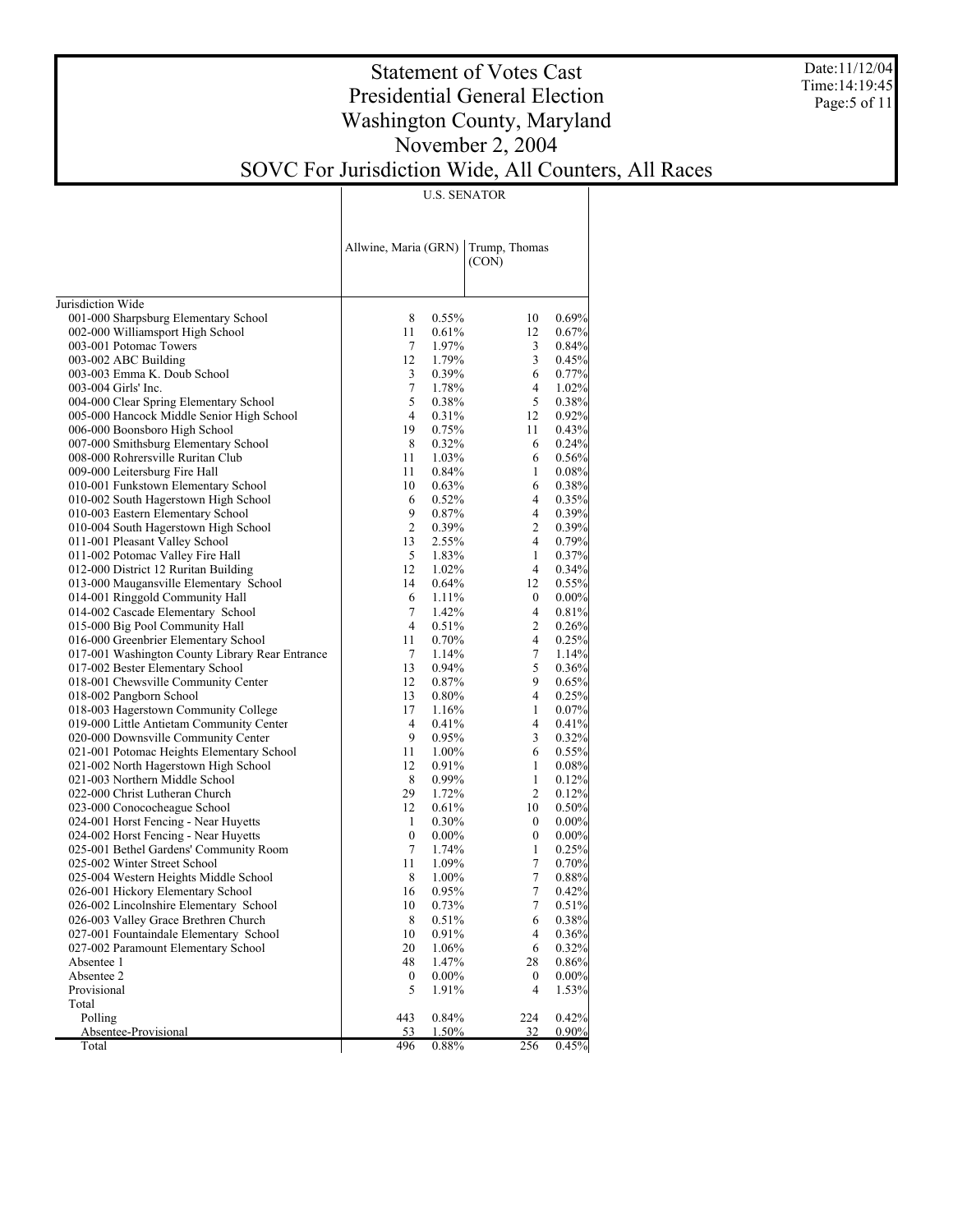Date:11/12/04 Time:14:19:45 Page:6 of 11

# Statement of Votes Cast Presidential General Election Washington County, Maryland November 2, 2004 SOVC For Jurisdiction Wide, All Counters, All Races

| Jurisdiction Wide<br>001-000 Sharpsburg Elementary School<br>1962<br>1417<br>897 63.30%<br>471<br>002-000 Williamsport High School<br>2711<br>1743<br>1175<br>67.41%<br>527<br>329<br>57.14%<br>003-001 Potomac Towers<br>663<br>188<br>125<br>1025<br>648<br>381 58.80%<br>003-002 ABC Building<br>462 62.10%<br>003-003 Emma K. Doub School<br>1360<br>744<br>795<br>385<br>241 62.60%<br>003-004 Girls' Inc.<br>1837<br>1282<br>966 75.35%<br>004-000 Clear Spring Elementary School<br>982 78.12%<br>005-000 Hancock Middle Senior High School<br>2242<br>1257<br>3452<br>2482<br>66.76%<br>006-000 Boonsboro High School<br>1657<br>71.52%<br>007-000 Smithsburg Elementary School<br>3608<br>2458<br>1758<br>1039<br>677 65.16%<br>008-000 Rohrersville Ruritan Club<br>1477<br>1274<br>922 72.37%<br>009-000 Leitersburg Fire Hall<br>1809<br>2253<br>1533<br>66.60%<br>010-001 Funkstown Elementary School<br>1021<br>010-002 South Hagerstown High School<br>1640<br>1103<br>723<br>65.55%<br>987<br>010-003 Eastern Elementary School<br>1414<br>639 64.74%<br>493<br>314 63.69%<br>010-004 South Hagerstown High School<br>736<br>730<br>494<br>285 57.69%<br>011-001 Pleasant Valley School<br>377<br>157 59.92%<br>262<br>011-002 Potomac Valley Fire Hall<br>1679<br>1157<br>801 69.23%<br>012-000 District 12 Ruritan Building<br>1519 72.13%<br>013-000 Maugansville Elementary School<br>3067<br>2106<br>709<br>526<br>375 71.29%<br>014-001 Ringgold Community Hall<br>776<br>476<br>312 65.55%<br>014-002 Cascade Elementary School<br>145<br>743<br>595 80.08%<br>015-000 Big Pool Community Hall<br>1102<br>1534<br>016-000 Greenbrier Elementary School<br>2227<br>1122 73.14%<br>371<br>592<br>335 56.59%<br>017-001 Washington County Library Rear Entrance<br>1151<br>2274<br>1328<br>844 63.55%<br>017-002 Bester Elementary School<br>1873<br>1350<br>946 70.07%<br>018-001 Chewsville Community Center<br>2246<br>65.28%<br>018-002 Pangborn School<br>1561<br>1019<br>1427<br>865 60.62%<br>018-003 Hagerstown Community College<br>2103<br>538<br>938<br>629 67.06%<br>019-000 Little Antietam Community Center<br>1273<br>926<br>672 72.57%<br>020-000 Downsville Community Center<br>1308<br>59.41%<br>021-001 Potomac Heights Elementary School<br>1550<br>1057<br>628<br>1272<br>765 60.14%<br>021-002 North Hagerstown High School<br>1946<br>793<br>517 65.20%<br>021-003 Northern Middle School<br>1151<br>2853<br>1629<br>905 55.56%<br>022-000 Christ Lutheran Church<br>668<br>2796<br>1930<br>1443 74.77%<br>023-000 Conococheague School<br>502<br>320<br>70.00%<br>024-001 Horst Fencing - Near Huyetts<br>224<br>89<br>28<br>10 55.56%<br>024-002 Horst Fencing - Near Huyetts<br>18<br>8<br>714<br>379<br>144 37.99%<br>025-001 Bethel Gardens' Community Room<br>219<br>1711<br>984<br>564 57.32%<br>025-002 Winter Street School<br>393<br>763<br>477 62.52%<br>025-004 Western Heights Middle School<br>1138<br>026-001 Hickory Elementary School<br>2472<br>1625<br>1063 65.42%<br>508<br>1957<br>1330<br>026-002 Lincolnshire Elementary School<br>845 63.53%<br>2303<br>1068 69.22%<br>026-003 Valley Grace Brethren Church<br>1543<br>027-001 Fountaindale Elementary School<br>1547<br>1060<br>734 69.25%<br>027-002 Paramount Elementary School<br>2762<br>1826<br>1275 69.82%<br>3200<br>Absentee 1<br>2012 62.88%<br>0<br>$\boldsymbol{0}$<br>9 69.23%<br>Absentee 2<br>13<br>$\boldsymbol{0}$<br>258<br>Provisional<br>158 61.24%<br>Total<br>77309<br>Polling<br>51123<br>34141<br>66.78%<br>15676<br>231927<br>3471<br>Absentee-Provisional<br>2179<br>62.78%<br>1186 |       | Reg. Voters | <b>Total Votes</b><br>Bartlett, Roscoe G. (REP)<br>Bosley, Kenneth T.<br>(DEM) |       |        |       |        |
|----------------------------------------------------------------------------------------------------------------------------------------------------------------------------------------------------------------------------------------------------------------------------------------------------------------------------------------------------------------------------------------------------------------------------------------------------------------------------------------------------------------------------------------------------------------------------------------------------------------------------------------------------------------------------------------------------------------------------------------------------------------------------------------------------------------------------------------------------------------------------------------------------------------------------------------------------------------------------------------------------------------------------------------------------------------------------------------------------------------------------------------------------------------------------------------------------------------------------------------------------------------------------------------------------------------------------------------------------------------------------------------------------------------------------------------------------------------------------------------------------------------------------------------------------------------------------------------------------------------------------------------------------------------------------------------------------------------------------------------------------------------------------------------------------------------------------------------------------------------------------------------------------------------------------------------------------------------------------------------------------------------------------------------------------------------------------------------------------------------------------------------------------------------------------------------------------------------------------------------------------------------------------------------------------------------------------------------------------------------------------------------------------------------------------------------------------------------------------------------------------------------------------------------------------------------------------------------------------------------------------------------------------------------------------------------------------------------------------------------------------------------------------------------------------------------------------------------------------------------------------------------------------------------------------------------------------------------------------------------------------------------------------------------------------------------------------------------------------------------------------------------------------------------------------------------------------------------------------------------------------------------------------------------------------------------------------------------------------------------------------------------------------------------------------------------------------------------------------------------------------------------------------------------------------------------------------------------------------------------------------------|-------|-------------|--------------------------------------------------------------------------------|-------|--------|-------|--------|
| 33.24%<br>264 35.48%<br>134 34.81%<br>290 22.62%<br>758 30.54%<br>320 30.80%<br>468 30.53%<br>327 33.13%<br>166 33.67%<br>174 35.22%<br>92 35.11%<br>322 27.83%<br>132 25.10%<br>134 18.03%<br>24.19%<br>237 40.03%<br>364 26.96%<br>37.70%<br>232 25.05%<br>475 37.34%<br>261 32.91%<br>41.01%<br>27.81%<br>57.78%<br>268 35.12%<br>460 34.59%                                                                                                                                                                                                                                                                                                                                                                                                                                                                                                                                                                                                                                                                                                                                                                                                                                                                                                                                                                                                                                                                                                                                                                                                                                                                                                                                                                                                                                                                                                                                                                                                                                                                                                                                                                                                                                                                                                                                                                                                                                                                                                                                                                                                                                                                                                                                                                                                                                                                                                                                                                                                                                                                                                                                                                                                                                                                                                                                                                                                                                                                                                                                                                                                                                                                                  |       |             |                                                                                |       |        |       |        |
|                                                                                                                                                                                                                                                                                                                                                                                                                                                                                                                                                                                                                                                                                                                                                                                                                                                                                                                                                                                                                                                                                                                                                                                                                                                                                                                                                                                                                                                                                                                                                                                                                                                                                                                                                                                                                                                                                                                                                                                                                                                                                                                                                                                                                                                                                                                                                                                                                                                                                                                                                                                                                                                                                                                                                                                                                                                                                                                                                                                                                                                                                                                                                                                                                                                                                                                                                                                                                                                                                                                                                                                                                                  |       |             |                                                                                |       |        |       |        |
| 30.24%<br>37.99%<br>244 37.65%<br>247 19.65%<br>655 26.65%<br>326 25.59%<br>361 32.73%<br>558 26.50%<br>30.46%<br>445 33.51%<br>518 33.18%<br>282 30.06%<br>393 37.18%<br>444 23.01%<br>44.44%<br>39.94%<br>31.26%<br>452 29.29%<br>306 28.87%<br>91 35.27%<br>30.66%                                                                                                                                                                                                                                                                                                                                                                                                                                                                                                                                                                                                                                                                                                                                                                                                                                                                                                                                                                                                                                                                                                                                                                                                                                                                                                                                                                                                                                                                                                                                                                                                                                                                                                                                                                                                                                                                                                                                                                                                                                                                                                                                                                                                                                                                                                                                                                                                                                                                                                                                                                                                                                                                                                                                                                                                                                                                                                                                                                                                                                                                                                                                                                                                                                                                                                                                                            |       |             |                                                                                |       |        |       |        |
|                                                                                                                                                                                                                                                                                                                                                                                                                                                                                                                                                                                                                                                                                                                                                                                                                                                                                                                                                                                                                                                                                                                                                                                                                                                                                                                                                                                                                                                                                                                                                                                                                                                                                                                                                                                                                                                                                                                                                                                                                                                                                                                                                                                                                                                                                                                                                                                                                                                                                                                                                                                                                                                                                                                                                                                                                                                                                                                                                                                                                                                                                                                                                                                                                                                                                                                                                                                                                                                                                                                                                                                                                                  |       |             |                                                                                |       |        |       |        |
|                                                                                                                                                                                                                                                                                                                                                                                                                                                                                                                                                                                                                                                                                                                                                                                                                                                                                                                                                                                                                                                                                                                                                                                                                                                                                                                                                                                                                                                                                                                                                                                                                                                                                                                                                                                                                                                                                                                                                                                                                                                                                                                                                                                                                                                                                                                                                                                                                                                                                                                                                                                                                                                                                                                                                                                                                                                                                                                                                                                                                                                                                                                                                                                                                                                                                                                                                                                                                                                                                                                                                                                                                                  |       |             |                                                                                |       |        |       |        |
|                                                                                                                                                                                                                                                                                                                                                                                                                                                                                                                                                                                                                                                                                                                                                                                                                                                                                                                                                                                                                                                                                                                                                                                                                                                                                                                                                                                                                                                                                                                                                                                                                                                                                                                                                                                                                                                                                                                                                                                                                                                                                                                                                                                                                                                                                                                                                                                                                                                                                                                                                                                                                                                                                                                                                                                                                                                                                                                                                                                                                                                                                                                                                                                                                                                                                                                                                                                                                                                                                                                                                                                                                                  |       |             |                                                                                |       |        |       |        |
| 505 27.66%<br>1092 34.13%<br>3 23.08%                                                                                                                                                                                                                                                                                                                                                                                                                                                                                                                                                                                                                                                                                                                                                                                                                                                                                                                                                                                                                                                                                                                                                                                                                                                                                                                                                                                                                                                                                                                                                                                                                                                                                                                                                                                                                                                                                                                                                                                                                                                                                                                                                                                                                                                                                                                                                                                                                                                                                                                                                                                                                                                                                                                                                                                                                                                                                                                                                                                                                                                                                                                                                                                                                                                                                                                                                                                                                                                                                                                                                                                            |       |             |                                                                                |       |        |       |        |
|                                                                                                                                                                                                                                                                                                                                                                                                                                                                                                                                                                                                                                                                                                                                                                                                                                                                                                                                                                                                                                                                                                                                                                                                                                                                                                                                                                                                                                                                                                                                                                                                                                                                                                                                                                                                                                                                                                                                                                                                                                                                                                                                                                                                                                                                                                                                                                                                                                                                                                                                                                                                                                                                                                                                                                                                                                                                                                                                                                                                                                                                                                                                                                                                                                                                                                                                                                                                                                                                                                                                                                                                                                  |       |             |                                                                                |       |        |       |        |
|                                                                                                                                                                                                                                                                                                                                                                                                                                                                                                                                                                                                                                                                                                                                                                                                                                                                                                                                                                                                                                                                                                                                                                                                                                                                                                                                                                                                                                                                                                                                                                                                                                                                                                                                                                                                                                                                                                                                                                                                                                                                                                                                                                                                                                                                                                                                                                                                                                                                                                                                                                                                                                                                                                                                                                                                                                                                                                                                                                                                                                                                                                                                                                                                                                                                                                                                                                                                                                                                                                                                                                                                                                  |       |             |                                                                                |       |        |       |        |
|                                                                                                                                                                                                                                                                                                                                                                                                                                                                                                                                                                                                                                                                                                                                                                                                                                                                                                                                                                                                                                                                                                                                                                                                                                                                                                                                                                                                                                                                                                                                                                                                                                                                                                                                                                                                                                                                                                                                                                                                                                                                                                                                                                                                                                                                                                                                                                                                                                                                                                                                                                                                                                                                                                                                                                                                                                                                                                                                                                                                                                                                                                                                                                                                                                                                                                                                                                                                                                                                                                                                                                                                                                  |       |             |                                                                                |       |        |       |        |
|                                                                                                                                                                                                                                                                                                                                                                                                                                                                                                                                                                                                                                                                                                                                                                                                                                                                                                                                                                                                                                                                                                                                                                                                                                                                                                                                                                                                                                                                                                                                                                                                                                                                                                                                                                                                                                                                                                                                                                                                                                                                                                                                                                                                                                                                                                                                                                                                                                                                                                                                                                                                                                                                                                                                                                                                                                                                                                                                                                                                                                                                                                                                                                                                                                                                                                                                                                                                                                                                                                                                                                                                                                  |       |             |                                                                                |       |        |       |        |
|                                                                                                                                                                                                                                                                                                                                                                                                                                                                                                                                                                                                                                                                                                                                                                                                                                                                                                                                                                                                                                                                                                                                                                                                                                                                                                                                                                                                                                                                                                                                                                                                                                                                                                                                                                                                                                                                                                                                                                                                                                                                                                                                                                                                                                                                                                                                                                                                                                                                                                                                                                                                                                                                                                                                                                                                                                                                                                                                                                                                                                                                                                                                                                                                                                                                                                                                                                                                                                                                                                                                                                                                                                  |       |             |                                                                                |       |        |       |        |
|                                                                                                                                                                                                                                                                                                                                                                                                                                                                                                                                                                                                                                                                                                                                                                                                                                                                                                                                                                                                                                                                                                                                                                                                                                                                                                                                                                                                                                                                                                                                                                                                                                                                                                                                                                                                                                                                                                                                                                                                                                                                                                                                                                                                                                                                                                                                                                                                                                                                                                                                                                                                                                                                                                                                                                                                                                                                                                                                                                                                                                                                                                                                                                                                                                                                                                                                                                                                                                                                                                                                                                                                                                  |       |             |                                                                                |       |        |       |        |
|                                                                                                                                                                                                                                                                                                                                                                                                                                                                                                                                                                                                                                                                                                                                                                                                                                                                                                                                                                                                                                                                                                                                                                                                                                                                                                                                                                                                                                                                                                                                                                                                                                                                                                                                                                                                                                                                                                                                                                                                                                                                                                                                                                                                                                                                                                                                                                                                                                                                                                                                                                                                                                                                                                                                                                                                                                                                                                                                                                                                                                                                                                                                                                                                                                                                                                                                                                                                                                                                                                                                                                                                                                  |       |             |                                                                                |       |        |       |        |
|                                                                                                                                                                                                                                                                                                                                                                                                                                                                                                                                                                                                                                                                                                                                                                                                                                                                                                                                                                                                                                                                                                                                                                                                                                                                                                                                                                                                                                                                                                                                                                                                                                                                                                                                                                                                                                                                                                                                                                                                                                                                                                                                                                                                                                                                                                                                                                                                                                                                                                                                                                                                                                                                                                                                                                                                                                                                                                                                                                                                                                                                                                                                                                                                                                                                                                                                                                                                                                                                                                                                                                                                                                  |       |             |                                                                                |       |        |       |        |
|                                                                                                                                                                                                                                                                                                                                                                                                                                                                                                                                                                                                                                                                                                                                                                                                                                                                                                                                                                                                                                                                                                                                                                                                                                                                                                                                                                                                                                                                                                                                                                                                                                                                                                                                                                                                                                                                                                                                                                                                                                                                                                                                                                                                                                                                                                                                                                                                                                                                                                                                                                                                                                                                                                                                                                                                                                                                                                                                                                                                                                                                                                                                                                                                                                                                                                                                                                                                                                                                                                                                                                                                                                  |       |             |                                                                                |       |        |       |        |
|                                                                                                                                                                                                                                                                                                                                                                                                                                                                                                                                                                                                                                                                                                                                                                                                                                                                                                                                                                                                                                                                                                                                                                                                                                                                                                                                                                                                                                                                                                                                                                                                                                                                                                                                                                                                                                                                                                                                                                                                                                                                                                                                                                                                                                                                                                                                                                                                                                                                                                                                                                                                                                                                                                                                                                                                                                                                                                                                                                                                                                                                                                                                                                                                                                                                                                                                                                                                                                                                                                                                                                                                                                  |       |             |                                                                                |       |        |       |        |
|                                                                                                                                                                                                                                                                                                                                                                                                                                                                                                                                                                                                                                                                                                                                                                                                                                                                                                                                                                                                                                                                                                                                                                                                                                                                                                                                                                                                                                                                                                                                                                                                                                                                                                                                                                                                                                                                                                                                                                                                                                                                                                                                                                                                                                                                                                                                                                                                                                                                                                                                                                                                                                                                                                                                                                                                                                                                                                                                                                                                                                                                                                                                                                                                                                                                                                                                                                                                                                                                                                                                                                                                                                  |       |             |                                                                                |       |        |       |        |
|                                                                                                                                                                                                                                                                                                                                                                                                                                                                                                                                                                                                                                                                                                                                                                                                                                                                                                                                                                                                                                                                                                                                                                                                                                                                                                                                                                                                                                                                                                                                                                                                                                                                                                                                                                                                                                                                                                                                                                                                                                                                                                                                                                                                                                                                                                                                                                                                                                                                                                                                                                                                                                                                                                                                                                                                                                                                                                                                                                                                                                                                                                                                                                                                                                                                                                                                                                                                                                                                                                                                                                                                                                  |       |             |                                                                                |       |        |       |        |
|                                                                                                                                                                                                                                                                                                                                                                                                                                                                                                                                                                                                                                                                                                                                                                                                                                                                                                                                                                                                                                                                                                                                                                                                                                                                                                                                                                                                                                                                                                                                                                                                                                                                                                                                                                                                                                                                                                                                                                                                                                                                                                                                                                                                                                                                                                                                                                                                                                                                                                                                                                                                                                                                                                                                                                                                                                                                                                                                                                                                                                                                                                                                                                                                                                                                                                                                                                                                                                                                                                                                                                                                                                  |       |             |                                                                                |       |        |       |        |
|                                                                                                                                                                                                                                                                                                                                                                                                                                                                                                                                                                                                                                                                                                                                                                                                                                                                                                                                                                                                                                                                                                                                                                                                                                                                                                                                                                                                                                                                                                                                                                                                                                                                                                                                                                                                                                                                                                                                                                                                                                                                                                                                                                                                                                                                                                                                                                                                                                                                                                                                                                                                                                                                                                                                                                                                                                                                                                                                                                                                                                                                                                                                                                                                                                                                                                                                                                                                                                                                                                                                                                                                                                  |       |             |                                                                                |       |        |       |        |
|                                                                                                                                                                                                                                                                                                                                                                                                                                                                                                                                                                                                                                                                                                                                                                                                                                                                                                                                                                                                                                                                                                                                                                                                                                                                                                                                                                                                                                                                                                                                                                                                                                                                                                                                                                                                                                                                                                                                                                                                                                                                                                                                                                                                                                                                                                                                                                                                                                                                                                                                                                                                                                                                                                                                                                                                                                                                                                                                                                                                                                                                                                                                                                                                                                                                                                                                                                                                                                                                                                                                                                                                                                  |       |             |                                                                                |       |        |       |        |
|                                                                                                                                                                                                                                                                                                                                                                                                                                                                                                                                                                                                                                                                                                                                                                                                                                                                                                                                                                                                                                                                                                                                                                                                                                                                                                                                                                                                                                                                                                                                                                                                                                                                                                                                                                                                                                                                                                                                                                                                                                                                                                                                                                                                                                                                                                                                                                                                                                                                                                                                                                                                                                                                                                                                                                                                                                                                                                                                                                                                                                                                                                                                                                                                                                                                                                                                                                                                                                                                                                                                                                                                                                  |       |             |                                                                                |       |        |       |        |
|                                                                                                                                                                                                                                                                                                                                                                                                                                                                                                                                                                                                                                                                                                                                                                                                                                                                                                                                                                                                                                                                                                                                                                                                                                                                                                                                                                                                                                                                                                                                                                                                                                                                                                                                                                                                                                                                                                                                                                                                                                                                                                                                                                                                                                                                                                                                                                                                                                                                                                                                                                                                                                                                                                                                                                                                                                                                                                                                                                                                                                                                                                                                                                                                                                                                                                                                                                                                                                                                                                                                                                                                                                  |       |             |                                                                                |       |        |       |        |
|                                                                                                                                                                                                                                                                                                                                                                                                                                                                                                                                                                                                                                                                                                                                                                                                                                                                                                                                                                                                                                                                                                                                                                                                                                                                                                                                                                                                                                                                                                                                                                                                                                                                                                                                                                                                                                                                                                                                                                                                                                                                                                                                                                                                                                                                                                                                                                                                                                                                                                                                                                                                                                                                                                                                                                                                                                                                                                                                                                                                                                                                                                                                                                                                                                                                                                                                                                                                                                                                                                                                                                                                                                  |       |             |                                                                                |       |        |       |        |
|                                                                                                                                                                                                                                                                                                                                                                                                                                                                                                                                                                                                                                                                                                                                                                                                                                                                                                                                                                                                                                                                                                                                                                                                                                                                                                                                                                                                                                                                                                                                                                                                                                                                                                                                                                                                                                                                                                                                                                                                                                                                                                                                                                                                                                                                                                                                                                                                                                                                                                                                                                                                                                                                                                                                                                                                                                                                                                                                                                                                                                                                                                                                                                                                                                                                                                                                                                                                                                                                                                                                                                                                                                  |       |             |                                                                                |       |        |       |        |
|                                                                                                                                                                                                                                                                                                                                                                                                                                                                                                                                                                                                                                                                                                                                                                                                                                                                                                                                                                                                                                                                                                                                                                                                                                                                                                                                                                                                                                                                                                                                                                                                                                                                                                                                                                                                                                                                                                                                                                                                                                                                                                                                                                                                                                                                                                                                                                                                                                                                                                                                                                                                                                                                                                                                                                                                                                                                                                                                                                                                                                                                                                                                                                                                                                                                                                                                                                                                                                                                                                                                                                                                                                  |       |             |                                                                                |       |        |       |        |
|                                                                                                                                                                                                                                                                                                                                                                                                                                                                                                                                                                                                                                                                                                                                                                                                                                                                                                                                                                                                                                                                                                                                                                                                                                                                                                                                                                                                                                                                                                                                                                                                                                                                                                                                                                                                                                                                                                                                                                                                                                                                                                                                                                                                                                                                                                                                                                                                                                                                                                                                                                                                                                                                                                                                                                                                                                                                                                                                                                                                                                                                                                                                                                                                                                                                                                                                                                                                                                                                                                                                                                                                                                  |       |             |                                                                                |       |        |       |        |
|                                                                                                                                                                                                                                                                                                                                                                                                                                                                                                                                                                                                                                                                                                                                                                                                                                                                                                                                                                                                                                                                                                                                                                                                                                                                                                                                                                                                                                                                                                                                                                                                                                                                                                                                                                                                                                                                                                                                                                                                                                                                                                                                                                                                                                                                                                                                                                                                                                                                                                                                                                                                                                                                                                                                                                                                                                                                                                                                                                                                                                                                                                                                                                                                                                                                                                                                                                                                                                                                                                                                                                                                                                  |       |             |                                                                                |       |        |       |        |
|                                                                                                                                                                                                                                                                                                                                                                                                                                                                                                                                                                                                                                                                                                                                                                                                                                                                                                                                                                                                                                                                                                                                                                                                                                                                                                                                                                                                                                                                                                                                                                                                                                                                                                                                                                                                                                                                                                                                                                                                                                                                                                                                                                                                                                                                                                                                                                                                                                                                                                                                                                                                                                                                                                                                                                                                                                                                                                                                                                                                                                                                                                                                                                                                                                                                                                                                                                                                                                                                                                                                                                                                                                  |       |             |                                                                                |       |        |       |        |
|                                                                                                                                                                                                                                                                                                                                                                                                                                                                                                                                                                                                                                                                                                                                                                                                                                                                                                                                                                                                                                                                                                                                                                                                                                                                                                                                                                                                                                                                                                                                                                                                                                                                                                                                                                                                                                                                                                                                                                                                                                                                                                                                                                                                                                                                                                                                                                                                                                                                                                                                                                                                                                                                                                                                                                                                                                                                                                                                                                                                                                                                                                                                                                                                                                                                                                                                                                                                                                                                                                                                                                                                                                  |       |             |                                                                                |       |        |       |        |
|                                                                                                                                                                                                                                                                                                                                                                                                                                                                                                                                                                                                                                                                                                                                                                                                                                                                                                                                                                                                                                                                                                                                                                                                                                                                                                                                                                                                                                                                                                                                                                                                                                                                                                                                                                                                                                                                                                                                                                                                                                                                                                                                                                                                                                                                                                                                                                                                                                                                                                                                                                                                                                                                                                                                                                                                                                                                                                                                                                                                                                                                                                                                                                                                                                                                                                                                                                                                                                                                                                                                                                                                                                  |       |             |                                                                                |       |        |       |        |
|                                                                                                                                                                                                                                                                                                                                                                                                                                                                                                                                                                                                                                                                                                                                                                                                                                                                                                                                                                                                                                                                                                                                                                                                                                                                                                                                                                                                                                                                                                                                                                                                                                                                                                                                                                                                                                                                                                                                                                                                                                                                                                                                                                                                                                                                                                                                                                                                                                                                                                                                                                                                                                                                                                                                                                                                                                                                                                                                                                                                                                                                                                                                                                                                                                                                                                                                                                                                                                                                                                                                                                                                                                  |       |             |                                                                                |       |        |       |        |
|                                                                                                                                                                                                                                                                                                                                                                                                                                                                                                                                                                                                                                                                                                                                                                                                                                                                                                                                                                                                                                                                                                                                                                                                                                                                                                                                                                                                                                                                                                                                                                                                                                                                                                                                                                                                                                                                                                                                                                                                                                                                                                                                                                                                                                                                                                                                                                                                                                                                                                                                                                                                                                                                                                                                                                                                                                                                                                                                                                                                                                                                                                                                                                                                                                                                                                                                                                                                                                                                                                                                                                                                                                  |       |             |                                                                                |       |        |       |        |
|                                                                                                                                                                                                                                                                                                                                                                                                                                                                                                                                                                                                                                                                                                                                                                                                                                                                                                                                                                                                                                                                                                                                                                                                                                                                                                                                                                                                                                                                                                                                                                                                                                                                                                                                                                                                                                                                                                                                                                                                                                                                                                                                                                                                                                                                                                                                                                                                                                                                                                                                                                                                                                                                                                                                                                                                                                                                                                                                                                                                                                                                                                                                                                                                                                                                                                                                                                                                                                                                                                                                                                                                                                  |       |             |                                                                                |       |        |       |        |
|                                                                                                                                                                                                                                                                                                                                                                                                                                                                                                                                                                                                                                                                                                                                                                                                                                                                                                                                                                                                                                                                                                                                                                                                                                                                                                                                                                                                                                                                                                                                                                                                                                                                                                                                                                                                                                                                                                                                                                                                                                                                                                                                                                                                                                                                                                                                                                                                                                                                                                                                                                                                                                                                                                                                                                                                                                                                                                                                                                                                                                                                                                                                                                                                                                                                                                                                                                                                                                                                                                                                                                                                                                  |       |             |                                                                                |       |        |       |        |
|                                                                                                                                                                                                                                                                                                                                                                                                                                                                                                                                                                                                                                                                                                                                                                                                                                                                                                                                                                                                                                                                                                                                                                                                                                                                                                                                                                                                                                                                                                                                                                                                                                                                                                                                                                                                                                                                                                                                                                                                                                                                                                                                                                                                                                                                                                                                                                                                                                                                                                                                                                                                                                                                                                                                                                                                                                                                                                                                                                                                                                                                                                                                                                                                                                                                                                                                                                                                                                                                                                                                                                                                                                  |       |             |                                                                                |       |        |       |        |
|                                                                                                                                                                                                                                                                                                                                                                                                                                                                                                                                                                                                                                                                                                                                                                                                                                                                                                                                                                                                                                                                                                                                                                                                                                                                                                                                                                                                                                                                                                                                                                                                                                                                                                                                                                                                                                                                                                                                                                                                                                                                                                                                                                                                                                                                                                                                                                                                                                                                                                                                                                                                                                                                                                                                                                                                                                                                                                                                                                                                                                                                                                                                                                                                                                                                                                                                                                                                                                                                                                                                                                                                                                  |       |             |                                                                                |       |        |       |        |
|                                                                                                                                                                                                                                                                                                                                                                                                                                                                                                                                                                                                                                                                                                                                                                                                                                                                                                                                                                                                                                                                                                                                                                                                                                                                                                                                                                                                                                                                                                                                                                                                                                                                                                                                                                                                                                                                                                                                                                                                                                                                                                                                                                                                                                                                                                                                                                                                                                                                                                                                                                                                                                                                                                                                                                                                                                                                                                                                                                                                                                                                                                                                                                                                                                                                                                                                                                                                                                                                                                                                                                                                                                  |       |             |                                                                                |       |        |       |        |
|                                                                                                                                                                                                                                                                                                                                                                                                                                                                                                                                                                                                                                                                                                                                                                                                                                                                                                                                                                                                                                                                                                                                                                                                                                                                                                                                                                                                                                                                                                                                                                                                                                                                                                                                                                                                                                                                                                                                                                                                                                                                                                                                                                                                                                                                                                                                                                                                                                                                                                                                                                                                                                                                                                                                                                                                                                                                                                                                                                                                                                                                                                                                                                                                                                                                                                                                                                                                                                                                                                                                                                                                                                  |       |             |                                                                                |       |        |       |        |
|                                                                                                                                                                                                                                                                                                                                                                                                                                                                                                                                                                                                                                                                                                                                                                                                                                                                                                                                                                                                                                                                                                                                                                                                                                                                                                                                                                                                                                                                                                                                                                                                                                                                                                                                                                                                                                                                                                                                                                                                                                                                                                                                                                                                                                                                                                                                                                                                                                                                                                                                                                                                                                                                                                                                                                                                                                                                                                                                                                                                                                                                                                                                                                                                                                                                                                                                                                                                                                                                                                                                                                                                                                  |       |             |                                                                                |       |        |       |        |
|                                                                                                                                                                                                                                                                                                                                                                                                                                                                                                                                                                                                                                                                                                                                                                                                                                                                                                                                                                                                                                                                                                                                                                                                                                                                                                                                                                                                                                                                                                                                                                                                                                                                                                                                                                                                                                                                                                                                                                                                                                                                                                                                                                                                                                                                                                                                                                                                                                                                                                                                                                                                                                                                                                                                                                                                                                                                                                                                                                                                                                                                                                                                                                                                                                                                                                                                                                                                                                                                                                                                                                                                                                  |       |             |                                                                                |       |        |       |        |
|                                                                                                                                                                                                                                                                                                                                                                                                                                                                                                                                                                                                                                                                                                                                                                                                                                                                                                                                                                                                                                                                                                                                                                                                                                                                                                                                                                                                                                                                                                                                                                                                                                                                                                                                                                                                                                                                                                                                                                                                                                                                                                                                                                                                                                                                                                                                                                                                                                                                                                                                                                                                                                                                                                                                                                                                                                                                                                                                                                                                                                                                                                                                                                                                                                                                                                                                                                                                                                                                                                                                                                                                                                  |       |             |                                                                                |       |        |       |        |
| 34.17%                                                                                                                                                                                                                                                                                                                                                                                                                                                                                                                                                                                                                                                                                                                                                                                                                                                                                                                                                                                                                                                                                                                                                                                                                                                                                                                                                                                                                                                                                                                                                                                                                                                                                                                                                                                                                                                                                                                                                                                                                                                                                                                                                                                                                                                                                                                                                                                                                                                                                                                                                                                                                                                                                                                                                                                                                                                                                                                                                                                                                                                                                                                                                                                                                                                                                                                                                                                                                                                                                                                                                                                                                           |       |             |                                                                                |       |        |       |        |
|                                                                                                                                                                                                                                                                                                                                                                                                                                                                                                                                                                                                                                                                                                                                                                                                                                                                                                                                                                                                                                                                                                                                                                                                                                                                                                                                                                                                                                                                                                                                                                                                                                                                                                                                                                                                                                                                                                                                                                                                                                                                                                                                                                                                                                                                                                                                                                                                                                                                                                                                                                                                                                                                                                                                                                                                                                                                                                                                                                                                                                                                                                                                                                                                                                                                                                                                                                                                                                                                                                                                                                                                                                  |       |             |                                                                                |       |        |       |        |
|                                                                                                                                                                                                                                                                                                                                                                                                                                                                                                                                                                                                                                                                                                                                                                                                                                                                                                                                                                                                                                                                                                                                                                                                                                                                                                                                                                                                                                                                                                                                                                                                                                                                                                                                                                                                                                                                                                                                                                                                                                                                                                                                                                                                                                                                                                                                                                                                                                                                                                                                                                                                                                                                                                                                                                                                                                                                                                                                                                                                                                                                                                                                                                                                                                                                                                                                                                                                                                                                                                                                                                                                                                  |       |             |                                                                                |       |        |       |        |
|                                                                                                                                                                                                                                                                                                                                                                                                                                                                                                                                                                                                                                                                                                                                                                                                                                                                                                                                                                                                                                                                                                                                                                                                                                                                                                                                                                                                                                                                                                                                                                                                                                                                                                                                                                                                                                                                                                                                                                                                                                                                                                                                                                                                                                                                                                                                                                                                                                                                                                                                                                                                                                                                                                                                                                                                                                                                                                                                                                                                                                                                                                                                                                                                                                                                                                                                                                                                                                                                                                                                                                                                                                  |       |             |                                                                                |       |        |       |        |
|                                                                                                                                                                                                                                                                                                                                                                                                                                                                                                                                                                                                                                                                                                                                                                                                                                                                                                                                                                                                                                                                                                                                                                                                                                                                                                                                                                                                                                                                                                                                                                                                                                                                                                                                                                                                                                                                                                                                                                                                                                                                                                                                                                                                                                                                                                                                                                                                                                                                                                                                                                                                                                                                                                                                                                                                                                                                                                                                                                                                                                                                                                                                                                                                                                                                                                                                                                                                                                                                                                                                                                                                                                  |       |             |                                                                                |       |        |       |        |
|                                                                                                                                                                                                                                                                                                                                                                                                                                                                                                                                                                                                                                                                                                                                                                                                                                                                                                                                                                                                                                                                                                                                                                                                                                                                                                                                                                                                                                                                                                                                                                                                                                                                                                                                                                                                                                                                                                                                                                                                                                                                                                                                                                                                                                                                                                                                                                                                                                                                                                                                                                                                                                                                                                                                                                                                                                                                                                                                                                                                                                                                                                                                                                                                                                                                                                                                                                                                                                                                                                                                                                                                                                  |       |             |                                                                                |       |        |       |        |
|                                                                                                                                                                                                                                                                                                                                                                                                                                                                                                                                                                                                                                                                                                                                                                                                                                                                                                                                                                                                                                                                                                                                                                                                                                                                                                                                                                                                                                                                                                                                                                                                                                                                                                                                                                                                                                                                                                                                                                                                                                                                                                                                                                                                                                                                                                                                                                                                                                                                                                                                                                                                                                                                                                                                                                                                                                                                                                                                                                                                                                                                                                                                                                                                                                                                                                                                                                                                                                                                                                                                                                                                                                  |       |             |                                                                                |       |        |       |        |
|                                                                                                                                                                                                                                                                                                                                                                                                                                                                                                                                                                                                                                                                                                                                                                                                                                                                                                                                                                                                                                                                                                                                                                                                                                                                                                                                                                                                                                                                                                                                                                                                                                                                                                                                                                                                                                                                                                                                                                                                                                                                                                                                                                                                                                                                                                                                                                                                                                                                                                                                                                                                                                                                                                                                                                                                                                                                                                                                                                                                                                                                                                                                                                                                                                                                                                                                                                                                                                                                                                                                                                                                                                  |       |             |                                                                                |       |        |       |        |
|                                                                                                                                                                                                                                                                                                                                                                                                                                                                                                                                                                                                                                                                                                                                                                                                                                                                                                                                                                                                                                                                                                                                                                                                                                                                                                                                                                                                                                                                                                                                                                                                                                                                                                                                                                                                                                                                                                                                                                                                                                                                                                                                                                                                                                                                                                                                                                                                                                                                                                                                                                                                                                                                                                                                                                                                                                                                                                                                                                                                                                                                                                                                                                                                                                                                                                                                                                                                                                                                                                                                                                                                                                  |       |             |                                                                                |       |        |       |        |
|                                                                                                                                                                                                                                                                                                                                                                                                                                                                                                                                                                                                                                                                                                                                                                                                                                                                                                                                                                                                                                                                                                                                                                                                                                                                                                                                                                                                                                                                                                                                                                                                                                                                                                                                                                                                                                                                                                                                                                                                                                                                                                                                                                                                                                                                                                                                                                                                                                                                                                                                                                                                                                                                                                                                                                                                                                                                                                                                                                                                                                                                                                                                                                                                                                                                                                                                                                                                                                                                                                                                                                                                                                  |       |             |                                                                                |       |        |       |        |
|                                                                                                                                                                                                                                                                                                                                                                                                                                                                                                                                                                                                                                                                                                                                                                                                                                                                                                                                                                                                                                                                                                                                                                                                                                                                                                                                                                                                                                                                                                                                                                                                                                                                                                                                                                                                                                                                                                                                                                                                                                                                                                                                                                                                                                                                                                                                                                                                                                                                                                                                                                                                                                                                                                                                                                                                                                                                                                                                                                                                                                                                                                                                                                                                                                                                                                                                                                                                                                                                                                                                                                                                                                  | Total | 77309       | 54594                                                                          | 36320 | 66.53% | 16862 | 30.89% |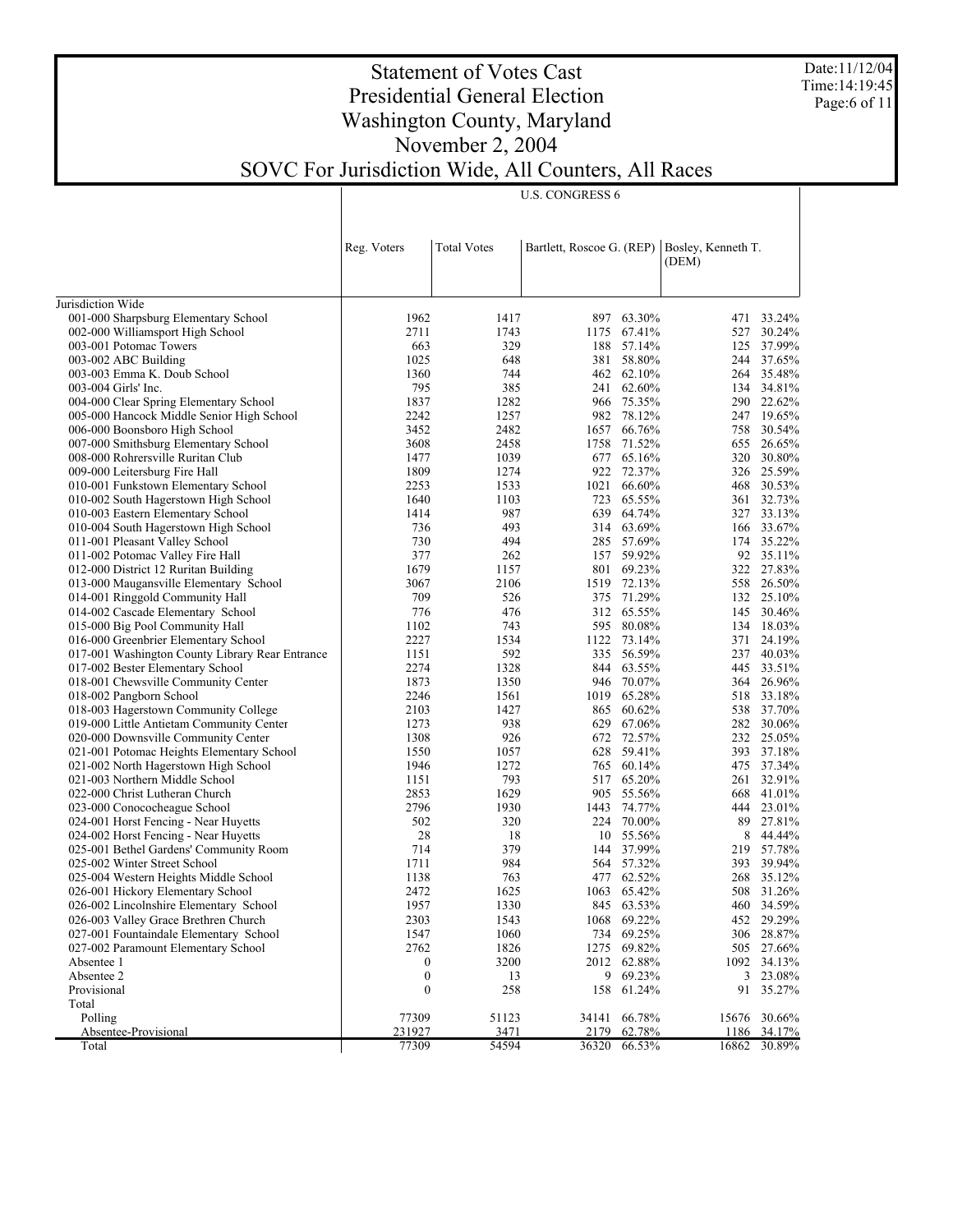Date:11/12/04 Time:14:19:45 Page:7 of 11

# Statement of Votes Cast Presidential General Election Washington County, Maryland November 2, 2004

#### SOVC For Jurisdiction Wide, All Counters, All Races

U.S. CONGRESS 6

|                                                                                     | Hemingway, Gregory J<br>(GRN) |                |
|-------------------------------------------------------------------------------------|-------------------------------|----------------|
|                                                                                     |                               |                |
| Jurisdiction Wide                                                                   |                               |                |
| 001-000 Sharpsburg Elementary School                                                | 48                            | 3.39%          |
| 002-000 Williamsport High School                                                    | 37                            | 2.12%          |
| 003-001 Potomac Towers                                                              | 16                            | 4.86%          |
| 003-002 ABC Building                                                                | 23                            | $3.55\%$       |
| 003-003 Emma K. Doub School                                                         | 18                            | 2.42%          |
| 003-004 Girls' Inc.                                                                 | 10<br>24                      | 2.60%<br>1.87% |
| 004-000 Clear Spring Elementary School<br>005-000 Hancock Middle Senior High School | 27                            |                |
| 006-000 Boonsboro High School                                                       | 65                            | 2.15%<br>2.62% |
|                                                                                     | 44                            | 1.79%          |
| 007-000 Smithsburg Elementary School<br>008-000 Rohrersville Ruritan Club           | 42                            | 4.04%          |
| 009-000 Leitersburg Fire Hall                                                       | 26                            | $2.04\%$       |
| 010-001 Funkstown Elementary School                                                 | 42                            | 2.74%          |
| 010-002 South Hagerstown High School                                                | 17                            | 1.54%          |
| 010-003 Eastern Elementary School                                                   | 19                            | 1.93%          |
| 010-004 South Hagerstown High School                                                | 13                            | 2.64%          |
| 011-001 Pleasant Valley School                                                      | 33                            | 6.68%          |
| 011-002 Potomac Valley Fire Hall                                                    | 12                            | 4.58%          |
| 012-000 District 12 Ruritan Building                                                | 34                            | 2.94%          |
| 013-000 Maugansville Elementary School                                              | 27                            | 1.28%          |
| 014-001 Ringgold Community Hall                                                     | 19                            | 3.61%          |
| 014-002 Cascade Elementary School                                                   | 19                            | $3.99\%$       |
| 015-000 Big Pool Community Hall                                                     | 13                            | 1.75%          |
| 016-000 Greenbrier Elementary School                                                | 41                            | 2.67%          |
| 017-001 Washington County Library Rear Entrance                                     | 18                            | $3.04\%$       |
| 017-002 Bester Elementary School                                                    | 38                            | 2.86%          |
| 018-001 Chewsville Community Center                                                 | 39                            | 2.89%          |
| 018-002 Pangborn School                                                             | 24                            | 1.54%          |
| 018-003 Hagerstown Community College                                                | 22                            | 1.54%          |
| 019-000 Little Antietam Community Center                                            | 25                            | 2.67%          |
| 020-000 Downsville Community Center                                                 | 21                            | 2.27%          |
| 021-001 Potomac Heights Elementary School                                           | 34                            | $3.22\%$       |
| 021-002 North Hagerstown High School                                                | 31                            | 2.44%          |
| 021-003 Northern Middle School                                                      | 15                            | 1.89%          |
| 022-000 Christ Lutheran Church                                                      | 54                            | 3.31%          |
| 023-000 Conococheague School                                                        | 42                            | 2.18%          |
| 024-001 Horst Fencing - Near Huyetts                                                | 7                             | 2.19%          |
| 024-002 Horst Fencing - Near Huyetts                                                | $\mathbf{0}$                  | $0.00\%$       |
| 025-001 Bethel Gardens' Community Room                                              | 16                            | 4.22%          |
| 025-002 Winter Street School                                                        | 26                            | 2.64%          |
| 025-004 Western Heights Middle School                                               | 18                            | $2.36\%$       |
| 026-001 Hickory Elementary School                                                   | 52                            | $3.20\%$       |
| 026-002 Lincolnshire Elementary School                                              | 25                            | 1.88%          |
| 026-003 Valley Grace Brethren Church                                                | 22                            | 1.43%          |
| 027-001 Fountaindale Elementary School                                              | 20                            | 1.89%          |
| 027-002 Paramount Elementary School                                                 | 44                            | 2.41%          |
| Absentee 1                                                                          | 94                            | 2.94%          |
| Absentee 2                                                                          | 1                             | 7.69%          |
| Provisional                                                                         | 9                             | 3.49%          |
| Total                                                                               |                               |                |
| Polling                                                                             | 1262                          | 2.47%          |
| Absentee-Provisional                                                                | 104                           | $3.00\%$       |
| Total                                                                               | 1366                          | 2.50%          |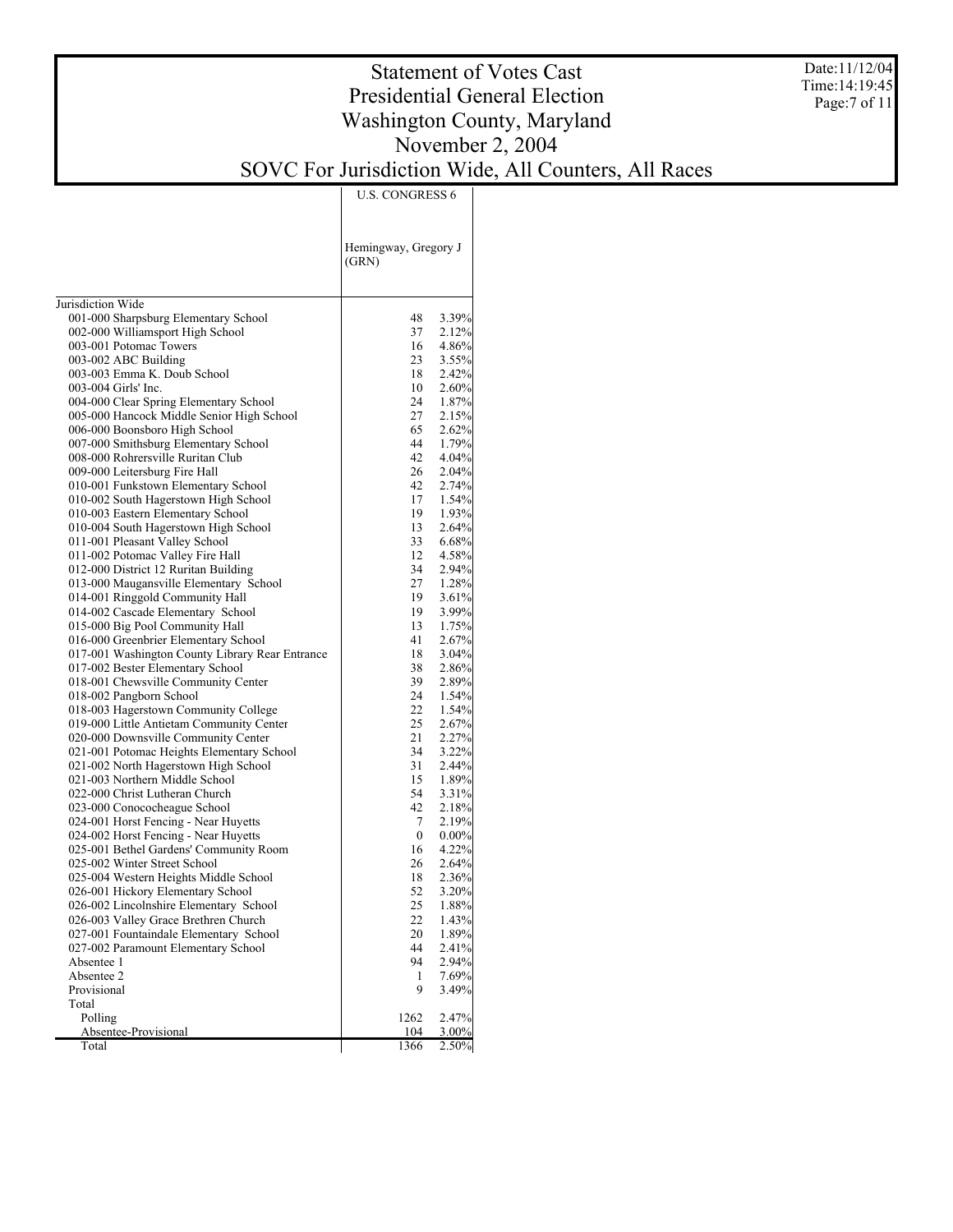Date:11/12/04 Time:14:19:45 Page:8 of 11

### Statement of Votes Cast Presidential General Election Washington County, Maryland November 2, 2004 SOVC For Jurisdiction Wide, All Counters, All Races

JUDGE SPEC APPEAL AT LG

|                                                                           | Reg. Voters           | <b>Total Votes</b><br>YES Murphy, Joseph F |       | NO Murphy, Joseph F.    |           |                    |
|---------------------------------------------------------------------------|-----------------------|--------------------------------------------|-------|-------------------------|-----------|--------------------|
|                                                                           |                       |                                            |       |                         |           |                    |
| Jurisdiction Wide                                                         |                       |                                            |       |                         |           |                    |
| 001-000 Sharpsburg Elementary School                                      | 1962                  | 1110                                       |       | 941 84.77%              | 169       | 15.23%             |
| 002-000 Williamsport High School                                          | 2711                  | 1409                                       |       | 1176 83.46%             | 233       | 16.54%             |
| 003-001 Potomac Towers                                                    | 663                   | 276                                        | 219   | 79.35%                  | 57        | 20.65%             |
| 003-002 ABC Building                                                      | 1025                  | 551                                        |       | 474 86.03%              | 77        | 13.97%             |
| 003-003 Emma K. Doub School                                               | 1360                  | 620                                        |       | 526 84.84%              | 94        | 15.16%             |
| 003-004 Girls' Inc.                                                       | 795                   | 332                                        |       | 281 84.64%              | 51        | 15.36%             |
| 004-000 Clear Spring Elementary School                                    | 1837                  | 982                                        |       | 826 84.11%              | 156       | 15.89%             |
| 005-000 Hancock Middle Senior High School                                 | 2242                  | 998                                        |       | 820 82.16%              | 178       | 17.84%             |
| 006-000 Boonsboro High School                                             | 3452                  | 1963                                       |       | 1645 83.80%             | 318       | 16.20%             |
| 007-000 Smithsburg Elementary School                                      | 3608                  | 1985                                       |       | 1731 87.20%             | 254       | 12.80%             |
| 008-000 Rohrersville Ruritan Club                                         | 1477                  | 795                                        |       | 648 81.51%              | 147       | 18.49%             |
| 009-000 Leitersburg Fire Hall                                             | 1809                  | 1008                                       |       | 877 87.00%              |           | 131 13.00%         |
| 010-001 Funkstown Elementary School                                       | 2253                  | 1260                                       |       | 1075 85.32%             |           | 185 14.68%         |
| 010-002 South Hagerstown High School                                      | 1640                  | 893                                        |       | 770 86.23%              | 123       | 13.77%             |
| 010-003 Eastern Elementary School                                         | 1414                  | 809                                        |       | 682 84.30%              |           | 127 15.70%         |
| 010-004 South Hagerstown High School                                      | 736                   | 405                                        |       | 335 82.72%              |           | 70 17.28%          |
| 011-001 Pleasant Valley School                                            | 730                   | 399                                        |       | 334 83.71%              | 65        | 16.29%             |
| 011-002 Potomac Valley Fire Hall                                          | 377                   | 195                                        |       | 157 80.51%              | 38        | 19.49%             |
| 012-000 District 12 Ruritan Building                                      | 1679<br>3067          | 922<br>1683                                |       | 796 86.33%<br>83.72%    | 126       | 13.67%<br>16.28%   |
| 013-000 Maugansville Elementary School<br>014-001 Ringgold Community Hall | 709                   | 409                                        | 1409  | 339 82.89%              | 274<br>70 | 17.11%             |
| 014-002 Cascade Elementary School                                         | 776                   | 412                                        |       | 354 85.92%              | 58        | 14.08%             |
| 015-000 Big Pool Community Hall                                           | 1102                  | 566                                        |       | 466 82.33%              | 100       | 17.67%             |
| 016-000 Greenbrier Elementary School                                      | 2227                  | 1198                                       |       | 1020 85.14%             | 178       | 14.86%             |
| 017-001 Washington County Library Rear Entrance                           | 1151                  | 517                                        | 429   | 82.98%                  | 88        | 17.02%             |
| 017-002 Bester Elementary School                                          | 2274                  | 1124                                       |       | 968 86.12%              |           | 156 13.88%         |
| 018-001 Chewsville Community Center                                       | 1873                  | 1061                                       | 914   | 86.15%                  | 147       | 13.85%             |
| 018-002 Pangborn School                                                   | 2246                  | 1290                                       |       | 1110 86.05%             |           | 180 13.95%         |
| 018-003 Hagerstown Community College                                      | 2103                  | 1207                                       | 1018  | 84.34%                  | 189       | 15.66%             |
| 019-000 Little Antietam Community Center                                  | 1273                  | 717                                        |       | 624 87.03%              | 93        | 12.97%             |
| 020-000 Downsville Community Center                                       | 1308                  | 697                                        |       | 594 85.22%              | 103       | 14.78%             |
| 021-001 Potomac Heights Elementary School                                 | 1550                  | 844                                        |       | 726 86.02%              | 118       | 13.98%             |
| 021-002 North Hagerstown High School                                      | 1946                  | 1095                                       | 922   | 84.20%                  | 173       | 15.80%             |
| 021-003 Northern Middle School                                            | 1151                  | 638                                        |       | 559 87.62%              | 79        | 12.38%             |
| 022-000 Christ Lutheran Church                                            | 2853                  | 1382                                       | 1122  | 81.19%                  | 260       | 18.81%             |
| 023-000 Conococheague School                                              | 2796                  | 1571                                       |       | 1336 85.04%             | 235       | 14.96%             |
| 024-001 Horst Fencing - Near Huyetts                                      | 502                   | 247                                        |       | 205 83.00%              |           | 42 17.00%          |
| 024-002 Horst Fencing - Near Huyetts                                      | 28                    | 14                                         |       | 12 85.71%               |           | 2 14.29%           |
| 025-001 Bethel Gardens' Community Room                                    | 714                   | 318                                        | 238   | 74.84%                  | 80        | 25.16%             |
| 025-002 Winter Street School                                              | 1711                  | 866                                        |       | 707 81.64%              | 159       | 18.36%             |
| 025-004 Western Heights Middle School                                     | 1138                  | 624                                        |       | 515 82.53%              | 109       | 17.47%             |
| 026-001 Hickory Elementary School                                         | 2472                  | 1335                                       |       | 1143 85.62%             |           | 192 14.38%         |
| 026-002 Lincolnshire Elementary School                                    | 1957                  | 1119                                       |       | 979 87.49%              |           | 140 12.51%         |
| 026-003 Valley Grace Brethren Church                                      | 2303                  | 1251                                       | 1117  | 89.29%                  |           | 134 10.71%         |
| 027-001 Fountaindale Elementary School                                    | 1547                  | 875                                        |       | 781 89.26%              |           | 94 10.74%          |
| 027-002 Paramount Elementary School                                       | 2762                  | 1542<br>2488                               | 1373  | 89.04%<br>2149 86.37%   | 169       | 10.96%             |
| Absentee 1                                                                | 0                     |                                            |       |                         | 339       | 13.63%             |
| Absentee 2<br>Provisional                                                 | $\boldsymbol{0}$<br>0 | 9<br>170                                   |       | 9 100.00%<br>146 85.88% | 0<br>24   | $0.00\%$<br>14.12% |
| Total                                                                     |                       |                                            |       |                         |           |                    |
| Polling                                                                   | 77309                 | 41514                                      | 35293 | 85.01%                  | 6221      | 14.99%             |
| Absentee-Provisional                                                      | 231927                | 2667                                       | 2304  | 86.39%                  | 363       | 13.61%             |
| Total                                                                     | 77309                 | 44181                                      |       | 37597 85.10%            | 6584      | 14.90%             |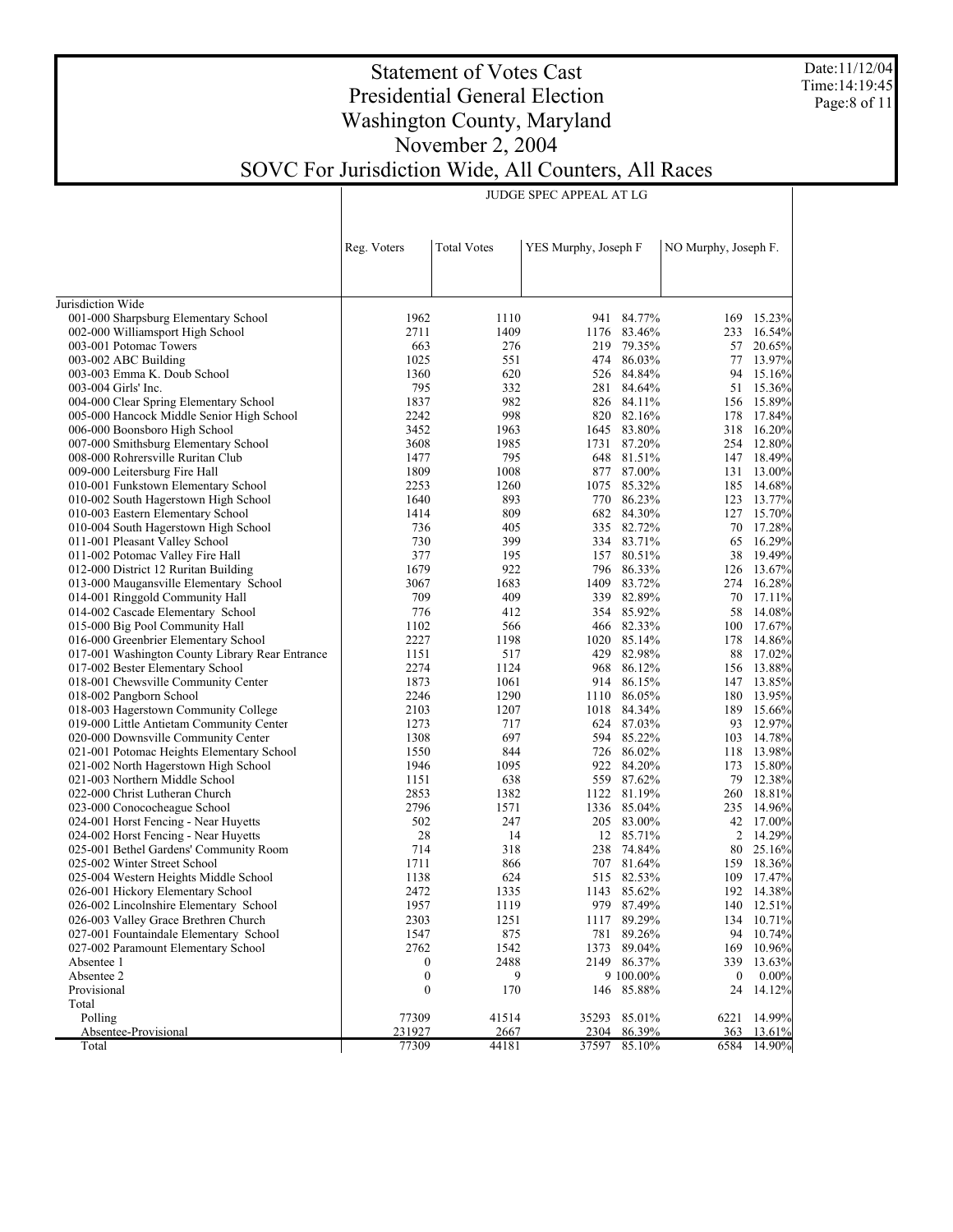Date:11/12/04 Time:14:19:45 Page:9 of 11

### Statement of Votes Cast Presidential General Election Washington County, Maryland November 2, 2004 SOVC For Jurisdiction Wide, All Counters, All Races

BOARD OF EDUCATION

|                                                 | Reg. Voters      | <b>Total Votes</b> | Berry, Thomas |            | Forrest, W. Edward |            |
|-------------------------------------------------|------------------|--------------------|---------------|------------|--------------------|------------|
|                                                 |                  |                    |               |            |                    |            |
|                                                 |                  |                    |               |            |                    |            |
| Jurisdiction Wide                               |                  |                    |               |            |                    |            |
| 001-000 Sharpsburg Elementary School            | 1962             | 3721               |               | 431 11.58% |                    | 410 11.02% |
| 002-000 Williamsport High School                | 2711             | 5070               |               | 574 11.32% | 687                | 13.55%     |
| 003-001 Potomac Towers                          | 663              | 981                |               | 137 13.97% |                    | 112 11.42% |
| 003-002 ABC Building                            | 1025             | 1842               |               | 204 11.07% |                    | 244 13.25% |
| 003-003 Emma K. Doub School                     | 1360             | 2175               |               | 259 11.91% |                    | 287 13.20% |
| 003-004 Girls' Inc.                             | 795              | 1110               |               | 142 12.79% | 138                | 12.43%     |
| 004-000 Clear Spring Elementary School          | 1837             | 3763               |               | 414 11.00% |                    | 485 12.89% |
| 005-000 Hancock Middle Senior High School       | 2242             | 3505               |               | 431 12.30% |                    | 449 12.81% |
| 006-000 Boonsboro High School                   | 3452             | 7027               |               | 859 12.22% | 871                | 12.40%     |
| 007-000 Smithsburg Elementary School            | 3608             | 7372               |               | 955 12.95% | 1259               | 17.08%     |
| 008-000 Rohrersville Ruritan Club               | 1477             | 2753               |               | 423 15.37% | 284                | 10.32%     |
| 009-000 Leitersburg Fire Hall                   | 1809             | 3875               | 370           | 9.55%      | 630                | 16.26%     |
| 010-001 Funkstown Elementary School             | 2253             | 4367               | 469           | 10.74%     |                    | 662 15.16% |
| 010-002 South Hagerstown High School            | 1640             | 3236               | 384           | 11.87%     |                    | 433 13.38% |
| 010-003 Eastern Elementary School               | 1414             | 3022               | 298           | 9.86%      |                    | 555 18.37% |
| 010-004 South Hagerstown High School            | 736              | 1524               | 170           | 11.15%     | 234                | 15.35%     |
| 011-001 Pleasant Valley School                  | 730              | 1252               |               | 146 11.66% | 121                | 9.66%      |
| 011-002 Potomac Valley Fire Hall                | 377              | 640                | 62            | 9.69%      | 54                 | 8.44%      |
| 012-000 District 12 Ruritan Building            | 1679             | 3275               |               | 424 12.95% | 446                | 13.62%     |
| 013-000 Maugansville Elementary School          | 3067             | 6087               | 657           | 10.79%     | 736                | 12.09%     |
| 014-001 Ringgold Community Hall                 | 709              | 1543               | 147           | 9.53%      |                    | 264 17.11% |
| 014-002 Cascade Elementary School               | 776              | 1409               |               | 144 10.22% | 188                | 13.34%     |
| 015-000 Big Pool Community Hall                 | 1102             | 2018               |               | 235 11.65% | 213                | 10.56%     |
| 016-000 Greenbrier Elementary School            | 2227             | 4239               |               | 453 10.69% | 719                | 16.96%     |
| 017-001 Washington County Library Rear Entrance | 1151             | 1628               |               | 216 13.27% | 203                | 12.47%     |
| 017-002 Bester Elementary School                | 2274             | 3942               | 433           | 10.98%     | 553                | 14.03%     |
| 018-001 Chewsville Community Center             | 1873             | 3987               | 401           | 10.06%     |                    | 718 18.01% |
| 018-002 Pangborn School                         | 2246             | 4718               | 495           | 10.49%     |                    | 716 15.18% |
| 018-003 Hagerstown Community College            | 2103             | 4083               | 405           | 9.92%      |                    | 634 15.53% |
| 019-000 Little Antietam Community Center        | 1273             | 2417               | 298           | 12.33%     |                    | 284 11.75% |
| 020-000 Downsville Community Center             | 1308             | 2636               |               | 312 11.84% |                    | 332 12.59% |
| 021-001 Potomac Heights Elementary School       | 1550             | 3097               | 283           | 9.14%      |                    | 436 14.08% |
| 021-002 North Hagerstown High School            | 1946             | 3828               |               | 389 10.16% |                    | 469 12.25% |
| 021-003 Northern Middle School                  | 1151             | 2242               | 214           | 9.55%      |                    | 300 13.38% |
| 022-000 Christ Lutheran Church                  | 2853             | 4711               |               | 549 11.65% | 608                | 12.91%     |
| 023-000 Conococheague School                    | 2796             | 5656               |               | 671 11.86% | 694                | 12.27%     |
| 024-001 Horst Fencing - Near Huyetts            | 502              | 928                |               | 130 14.01% | 118                | 12.72%     |
| 024-002 Horst Fencing - Near Huyetts            | 28               | 45                 |               | 5 11.11%   | 3                  | 6.67%      |
| 025-001 Bethel Gardens' Community Room          | 714              | 1030               |               | 134 13.01% | 109                | 10.58%     |
| 025-002 Winter Street School                    | 1711             | 2947               |               | 355 12.05% |                    | 376 12.76% |
| 025-004 Western Heights Middle School           | 1138             | 2153               |               | 237 11.01% |                    | 247 11.47% |
| 026-001 Hickory Elementary School               | 2472             | 4923               |               | 588 11.94% | 633                | 12.86%     |
| 026-002 Lincolnshire Elementary School          | 1957             | 3975               |               | 505 12.70% |                    | 529 13.31% |
| 026-003 Valley Grace Brethren Church            | 2303             | 4715               |               | 531 11.26% |                    | 629 13.34% |
| 027-001 Fountaindale Elementary School          | 1547             | 3334               | 277           | 8.31%      |                    | 479 14.37% |
| 027-002 Paramount Elementary School             | 2762             | 5600               | 512           | 9.14%      | 793                | 14.16%     |
| Absentee 1                                      | $\boldsymbol{0}$ | 8603               |               | 892 10.37% | 1150               | 13.37%     |
| Absentee 2                                      | $\boldsymbol{0}$ | 26                 | 2             | 7.69%      | 2                  | 7.69%      |
| Provisional                                     | $\boldsymbol{0}$ | 492                | 63            | 12.80%     | 51                 | 10.37%     |
| Total                                           |                  |                    |               |            |                    |            |
| Polling                                         | 77309            | 148401             | 16728         | 11.27%     | 20344              | 13.71%     |
| Absentee-Provisional                            | 231927           | 9121               | 957           | 10.49%     | 1203               | 13.19%     |
| Total                                           | 77309            | 157522             | 17685         | 11.23%     | 21547              | 13.68%     |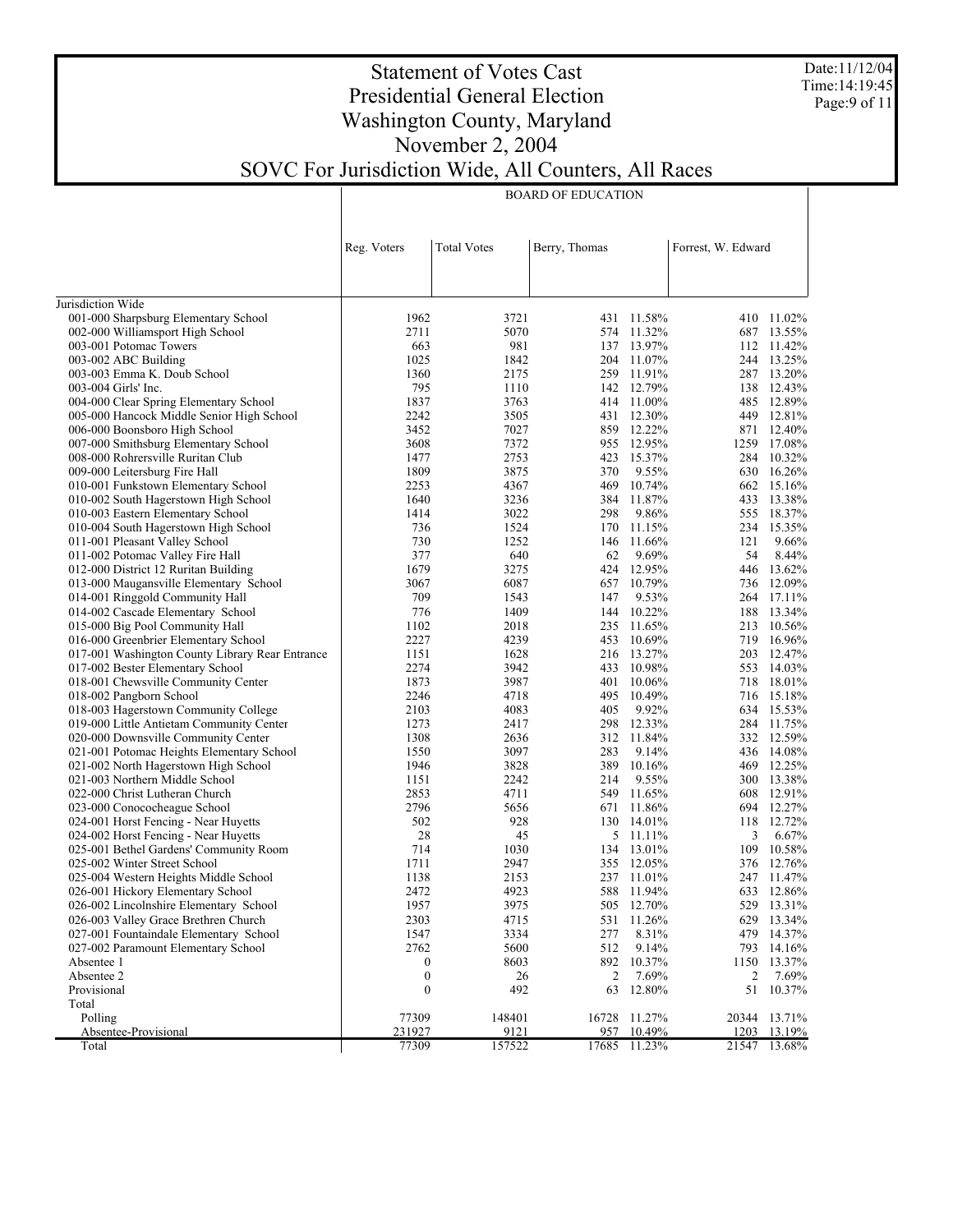Date:11/12/04 Time:14:19:45 Page:10 of 11

### Statement of Votes Cast Presidential General Election Washington County, Maryland November 2, 2004 SOVC For Jurisdiction Wide, All Counters, All Races

#### BOARD OF EDUCATION

|                                                 | Harbaugh, Barry C. |            | Ober, Roxanne R. |             |       | Ridenour, Wayne D. |
|-------------------------------------------------|--------------------|------------|------------------|-------------|-------|--------------------|
|                                                 |                    |            |                  |             |       |                    |
|                                                 |                    |            |                  |             |       |                    |
| Jurisdiction Wide                               |                    |            |                  |             |       |                    |
| 001-000 Sharpsburg Elementary School            | 421                | 11.31%     |                  | 475 12.77%  |       | 696 18.70%         |
| 002-000 Williamsport High School                | 436                | 8.60%      |                  | 745 14.69%  |       | 835 16.47%         |
| 003-001 Potomac Towers                          |                    | 108 11.01% |                  | 157 16.00%  |       | 131 13.35%         |
| 003-002 ABC Building                            | 163                | 8.85%      |                  | 280 15.20%  |       | 290 15.74%         |
| 003-003 Emma K. Doub School                     | 212                | 9.75%      |                  | 316 14.53%  |       | 307 14.11%         |
| 003-004 Girls' Inc.                             | 93                 | 8.38%      |                  | 168 15.14%  |       | 132 11.89%         |
| 004-000 Clear Spring Elementary School          | 363                | 9.65%      |                  | 488 12.97%  |       | 649 17.25%         |
| 005-000 Hancock Middle Senior High School       | 329                | 9.39%      |                  | 436 12.44%  |       | 499 14.24%         |
| 006-000 Boonsboro High School                   | 646                | 9.19%      |                  | 974 13.86%  |       | 1396 19.87%        |
| 007-000 Smithsburg Elementary School            | 536                | 7.27%      | 959              | 13.01%      | 1119  | 15.18%             |
| 008-000 Rohrersville Ruritan Club               | 265                | 9.63%      |                  | 367 13.33%  |       | 484 17.58%         |
| 009-000 Leitersburg Fire Hall                   | 285                | 7.35%      | 644              | 16.62%      |       | 654 16.88%         |
| 010-001 Funkstown Elementary School             | 363                | 8.31%      | 700              | 16.03%      |       | 677 15.50%         |
| 010-002 South Hagerstown High School            | 292                | 9.02%      | 490              | 15.14%      |       | 523 16.16%         |
| 010-003 Eastern Elementary School               | 226                | 7.48%      | 463              | 15.32%      |       | 449 14.86%         |
| 010-004 South Hagerstown High School            | 135                | 8.86%      | 238              | 15.62%      |       | 225 14.76%         |
| 011-001 Pleasant Valley School                  | 130                | 10.38%     |                  | 186 14.86%  |       | 213 17.01%         |
| 011-002 Potomac Valley Fire Hall                | 66                 | 10.31%     |                  | 102 15.94%  | 121   | 18.91%             |
| 012-000 District 12 Ruritan Building            | 292                | 8.92%      |                  | 434 13.25%  |       | 549 16.76%         |
| 013-000 Maugansville Elementary School          | 514                | 8.44%      |                  | 925 15.20%  |       | 817 13.42%         |
| 014-001 Ringgold Community Hall                 | 126                | 8.17%      |                  | 208 13.48%  |       | 271 17.56%         |
| 014-002 Cascade Elementary School               | 162                | 11.50%     | 200              | 14.19%      |       | 210 14.90%         |
| 015-000 Big Pool Community Hall                 | 201                | 9.96%      |                  | 259 12.83%  |       | 356 17.64%         |
| 016-000 Greenbrier Elementary School            | 362                | 8.54%      |                  | 610 14.39%  |       | 755 17.81%         |
| 017-001 Washington County Library Rear Entrance | 150                | 9.21%      |                  | 266 16.34%  |       | 210 12.90%         |
| 017-002 Bester Elementary School                | 329                | 8.35%      | 645              | 16.36%      |       | 577 14.64%         |
| 018-001 Chewsville Community Center             | 271                | 6.80%      |                  | 585 14.67%  |       | 622 15.60%         |
| 018-002 Pangborn School                         | 352                | 7.46%      |                  | 771 16.34%  |       | 767 16.26%         |
| 018-003 Hagerstown Community College            | 295                | 7.23%      |                  | 704 17.24%  |       | 576 14.11%         |
| 019-000 Little Antietam Community Center        | 249                | 10.30%     |                  | 336 13.90%  |       | 453 18.74%         |
| 020-000 Downsville Community Center             | 249                | 9.45%      |                  | 398 15.10%  |       | 411 15.59%         |
| 021-001 Potomac Heights Elementary School       | 251                | 8.10%      | 489              | 15.79%      |       | 543 17.53%         |
| 021-002 North Hagerstown High School            | 316                | 8.25%      | 603              | 15.75%      |       | 596 15.57%         |
| 021-003 Northern Middle School                  | 166                | 7.40%      | 404              | 18.02%      |       | 391 17.44%         |
| 022-000 Christ Lutheran Church                  | 427                | 9.06%      |                  | 734 15.58%  |       | 676 14.35%         |
| 023-000 Conococheague School                    | 444                | 7.85%      | 929              | 16.43%      |       | 790 13.97%         |
| 024-001 Horst Fencing - Near Huyetts            | 96                 | 10.34%     |                  | 120 12.93%  |       | 134 14.44%         |
| 024-002 Horst Fencing - Near Huyetts            | 1                  | 2.22%      |                  | 11 24.44%   |       | 6 13.33%           |
| 025-001 Bethel Gardens' Community Room          | 90                 | 8.74%      |                  | 182 17.67%  |       | 128 12.43%         |
| 025-002 Winter Street School                    | 284                | 9.64%      |                  | 419 14.22%  |       | 409 13.88%         |
| 025-004 Western Heights Middle School           | 185                | 8.59%      |                  | 343 15.93%  |       | 331 15.37%         |
| 026-001 Hickory Elementary School               | 436                | 8.86%      |                  | 726 14.75%  |       | 796 16.17%         |
| 026-002 Lincolnshire Elementary School          | 351                | 8.83%      |                  | 605 15.22%  |       | 636 16.00%         |
| 026-003 Valley Grace Brethren Church            | 399                | 8.46%      |                  | 738 15.65%  |       | 824 17.48%         |
| 027-001 Fountaindale Elementary School          | 222                | 6.66%      |                  | 607 18.21%  |       | 607 18.21%         |
| 027-002 Paramount Elementary School             | 415                | 7.41%      | 1070             | 19.11%      |       | 857 15.30%         |
| Absentee 1                                      | 702                | 8.16%      |                  | 1400 16.27% |       | 1326 15.41%        |
| Absentee 2                                      | 1                  | 3.85%      | 4                | 15.38%      |       | 3 11.54%           |
| Provisional                                     | 44                 | 8.94%      | 90               | 18.29%      | 58    | 11.79%             |
| Total                                           |                    |            |                  |             |       |                    |
| Polling                                         | 12704              | 8.56%      | 22509            | 15.17%      | 23698 | 15.97%             |
| Absentee-Provisional                            | 747                | 8.19%      | 1494             | 16.38%      | 1387  | 15.21%             |
| Total                                           | 13451              | 8.54%      | 24003            | 15.24%      | 25085 | 15.92%             |